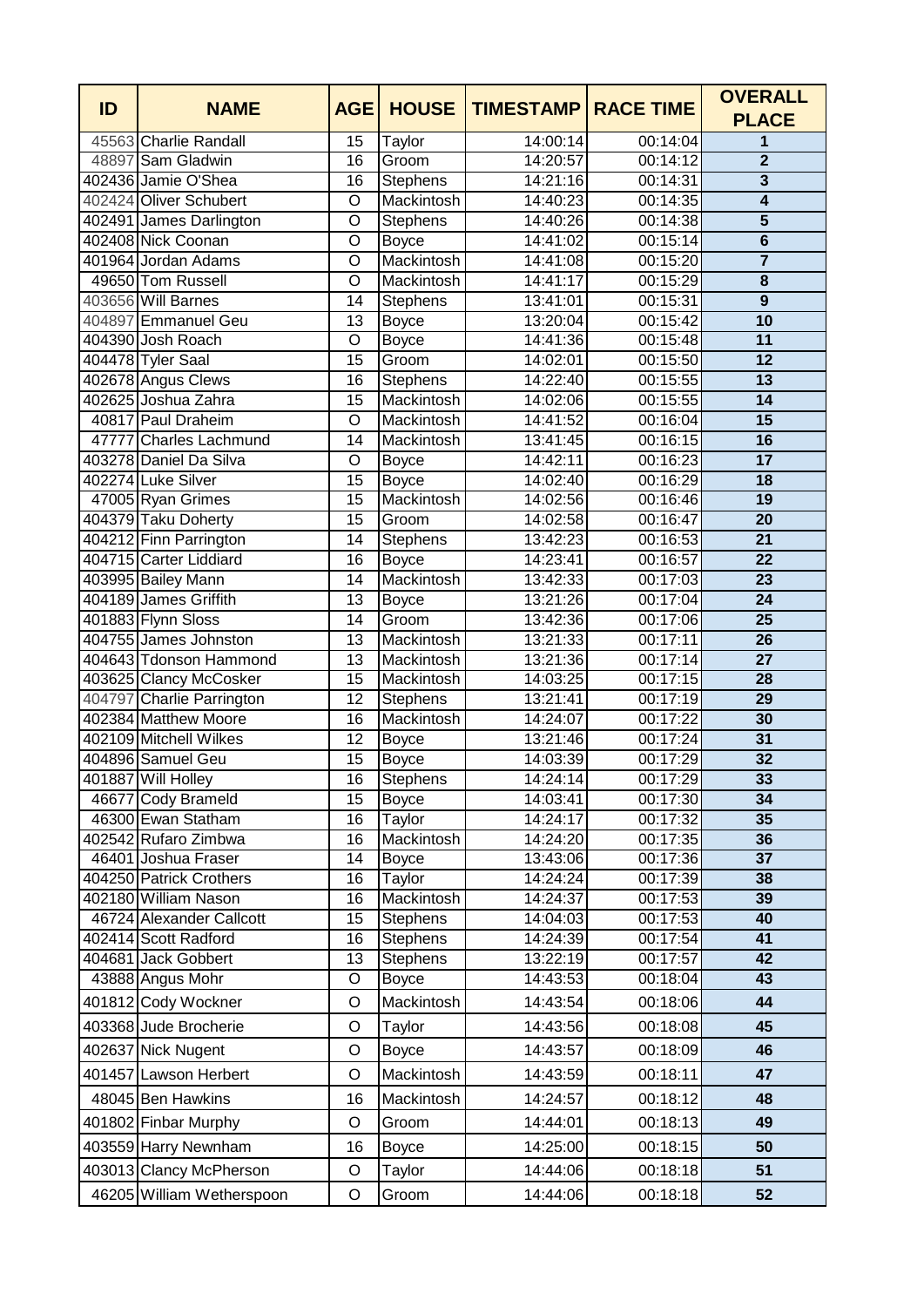| 402249 Reuben Brown                        | O               | Taylor                   | 14:44:09             | 00:18:21             | 53                    |
|--------------------------------------------|-----------------|--------------------------|----------------------|----------------------|-----------------------|
| 402606 Mitchell Crook                      | O               | Groom                    | 14:44:10             | 00:18:22             | 54                    |
| 403759 Hamish Chappel                      | O               | Taylor                   | 14:44:12             | 00:18:24             | 55                    |
| 403182 Pat Savill                          | 16              | <b>Boyce</b>             | 14:25:09             | 00:18:25             | 56                    |
| 41947 Archie Lord                          | O               | Taylor                   | 14:44:13             | 00:18:25             | 57                    |
| 402904 Luke Parish                         | 16              | <b>Boyce</b>             | 14:25:11             | 00:18:26             | 58                    |
| 404570 Sam Lipp                            | O               | Taylor                   | 14:44:15             | 00:18:27             | 59                    |
| 404678 Matthew Thomson                     | O               | Taylor                   | 14:44:16             | 00:18:28             | 60                    |
|                                            |                 |                          |                      |                      |                       |
| 403501 Harry Tate                          | 16              | Mackintosh               | 14:25:13             | 00:18:29             | 61                    |
| 402864 Lachlan Brown                       | O               | Taylor                   | 14:44:18             | 00:18:29             | 62                    |
| 403156 Karan Mohan                         | 15              | Mackintosh               | 14:04:41             | 00:18:30             | 63                    |
| 47575 Sam Hoffensetz                       | 16              | Taylor                   | 14:25:15             | 00:18:30             | 64                    |
| 401522 Angus Ingold                        | O               | Groom                    | 14:44:20             | 00:18:32             | 65                    |
| 402636 Clancy Wright                       | 16              | <b>Stephens</b>          | 14:25:18             | 00:18:33             | 66                    |
| 404066 Ben Burgess                         | 15              | Mackintosh               | 14:04:44             | 00:18:34             | 67                    |
| 401434 Brodie Salisbury                    | O               | Mackintosh               | 14:44:22             | 00:18:34             | 68                    |
| 47391 Tom Walker                           | O               | Mackintosh               | 14:44:24             | 00:18:36             | 69                    |
| 49585 Tom Green                            | O               | Stephens                 | 14:44:25             | 00:18:37             | 70                    |
| 401918 Archie Cass                         | 15              | Taylor                   | 14:04:50             | 00:18:39             | 71                    |
| 403941 Daniel Fenwick-Blower               | 14              | Groom                    | 13:44:10             | 00:18:40             | 72                    |
|                                            |                 |                          |                      |                      |                       |
| 404498 Campbell Newell                     | 13              | <b>Stephens</b>          | 13:23:04             | 00:18:42             | 73                    |
| 404706 Tom Penberthy                       | 12              | Taylor                   | 13:23:04             | 00:18:42             | 74<br>$\overline{75}$ |
| 403963 Tom Sanson<br>403410 Max Williamson | 14<br>14        | Groom                    | 13:44:13<br>13:44:15 | 00:18:43<br>00:18:45 | $\overline{76}$       |
| 404344 Jackson Spies                       | 13              | <b>Boyce</b><br>Stephens | 13:23:09             | 00:18:47             | $\overline{77}$       |
| 404321 Isaac Beverland                     | 12              | Groom                    | 13:23:12             | 00:18:50             | 78                    |
| 404025 Kyan Oats                           | $\overline{15}$ | Taylor                   | 14:05:03             | 00:18:52             | 79                    |
| 48063 Xavier Austin                        | 14              | Groom                    | 13:44:27             | 00:18:57             | 80                    |
| 403892 Connor Walker                       | $\overline{14}$ | <b>Boyce</b>             | 13:44:29             | 00:18:59             | $\overline{81}$       |
| 49577 Jackson Smiddy                       | 14              | Stephens                 | 13:44:38             | 00:19:08             | $\overline{82}$       |
| 404609 Lewie Elder                         | 15              | Groom                    | 14:05:19             | 00:19:08             | $\overline{83}$       |
| 404297 Rory Black                          | 13              | Boyce                    | 13:23:32             | 00:19:10             | 84                    |
| 404181 Cooper Healey                       | 13              | <b>Boyce</b>             | 13:23:38             | 00:19:16             | 85                    |
| 49153 Lachlan Brownlie                     | 16              | <b>Stephens</b>          | 14:26:01             | 00:19:16             | 86                    |
| 402910 Hugh Pollock                        | 16              | <b>Boyce</b>             | 14:26:03             | 00:19:18             | $\overline{87}$       |
| 49489 Will Anderson                        | 15              | Taylor                   | 14:05:29             | 00:19:19             | 88                    |
| 404887 Mat Pese<br>403577 Reghan Bayles    | 15<br>16        | Taylor<br><b>Boyce</b>   | 14:05:31<br>14:26:06 | 00:19:20<br>00:19:21 | 89<br>90              |
| 46989 Rory Webster                         | 13              | Groom                    | 13:23:45             | 00:19:23             | 91                    |
| 403675 Sewmith Samarawickrama              | 15              | <b>Stephens</b>          | 14:05:35             | 00:19:24             | 92                    |
| 48782 Oliver Reed                          | O               | <b>Stephens</b>          | 14:45:15             | 00:19:26             | 93                    |
| 403092 Harrison Humphreys                  | 13              | Mackintosh               | 13:23:49             | 00:19:27             | 94                    |
| 41509 Kai McLoughlin                       | O               | <b>Boyce</b>             | 14:45:18             | 00:19:30             | 95                    |
| 404727 Blake Best                          | 13              | <b>Boyce</b>             | 13:23:52             | 00:19:30             | 96                    |
| 401776 Finlay Waring                       | 13              | Groom                    | 13:23:53             | 00:19:31             | $\overline{97}$       |
| 46199 Issiah French                        | 16              | Groom                    | 14:26:17             | 00:19:32             | 98                    |
| 404659 Hunter Taylor                       | 14              | <b>Boyce</b>             | 13:45:05             | 00:19:35             | 99                    |
| 402080 Harry Meiklejohn                    | O               | Mackintosh               | 14:45:27             | 00:19:39             | 100                   |
| 401321 Lewis Bird                          | 14              | Stephens                 | 13:45:09             | 00:19:39             | 101                   |
| 402100 Thomas Sippel                       | O               | Stephens                 | 14:45:29             | 00:19:41             | 102                   |
| 403828 Hamish Cameron                      | 16              | Groom                    | 14:26:27             | 00:19:42             | 103                   |
| 402700 Isaac Miles                         | O               | <b>Stephens</b>          | 14:45:31             | 00:19:42             | 104                   |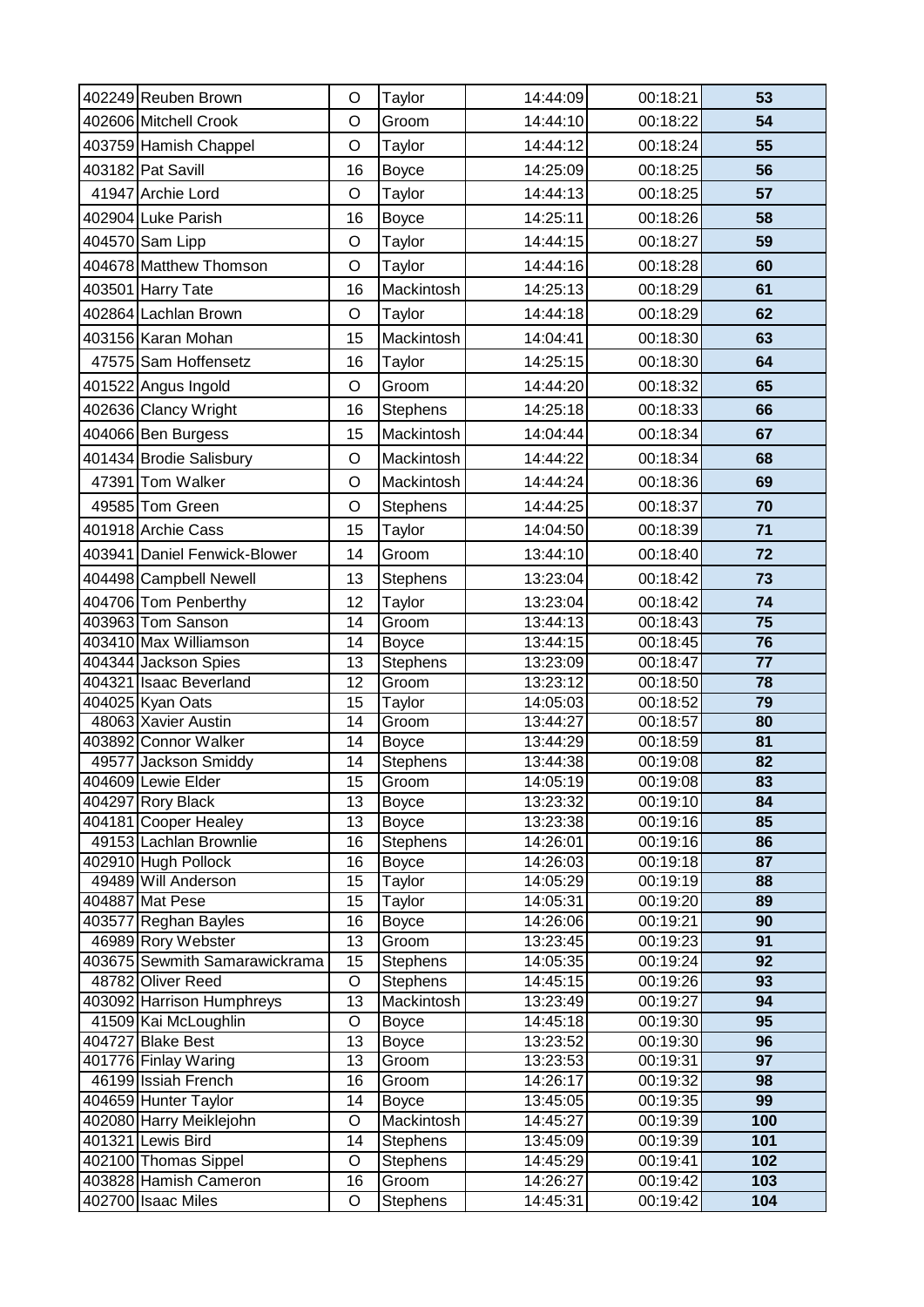| 48062 Tully Austin       | 16                      | Groom           | 14:26:28 | 00:19:43 | 105              |
|--------------------------|-------------------------|-----------------|----------|----------|------------------|
| 403359 Stirling Cameron  | 14                      | <b>Boyce</b>    | 13:45:14 | 00:19:44 | 106              |
| 402627 Charlie Bradley   | O                       | Mackintosh      | 14:45:32 | 00:19:44 | 107              |
| 402884 Olly Dunk         | 14                      | Mackintosh      | 13:45:15 | 00:19:45 | 108              |
| 404234 James Nugent      | 15                      | <b>Boyce</b>    | 14:05:56 | 00:19:45 | 109              |
| 401978 Charlie Horn      | $\overline{O}$          | <b>Stephens</b> | 14:45:35 | 00:19:47 | 110              |
| 402473 Alistair McKay    | 15                      | Taylor          | 14:05:58 | 00:19:47 | $\overline{111}$ |
| 44524 Daly Guest         | O                       | Mackintosh      | 14:45:36 | 00:19:48 | $\overline{112}$ |
| 402541 Mutsa Zimbwa      | O                       | Mackintosh      | 14:45:38 | 00:19:50 | 113              |
| 46206 Max Grills         | 14                      | <b>Boyce</b>    | 13:45:20 | 00:19:50 | $\overline{114}$ |
| 403794 Curtis Cameron    | 15                      | <b>Stephens</b> | 14:06:01 | 00:19:51 | 115              |
| 402681 William Johnston  | $\overline{O}$          | Taylor          | 14:45:41 | 00:19:53 | 116              |
| 401441 Thomas Park       | $\overline{\mathsf{o}}$ | Stephens        | 14:45:42 | 00:19:54 | $\overline{117}$ |
| 47833 Hamish Coggan      | $\overline{\rm o}$      | Mackintosh      | 14:45:43 | 00:19:55 | 118              |
| 44013 Ben Dight          | O                       | Mackintosh      | 14:45:57 | 00:20:09 | 119              |
| 402706 Harrison Ehrlich  | 12                      | Groom           | 13:24:32 | 00:20:10 | 120              |
| 404801 Jake Roach        | 14                      | <b>Boyce</b>    | 13:45:41 | 00:20:11 | 121              |
| 404363 Angus Wall        | 13                      | Groom           | 13:24:34 | 00:20:12 | $\overline{122}$ |
| 402433 Baxter McDonald   | $\overline{\circ}$      | Mackintosh      | 14:46:00 | 00:20:12 | 123              |
| 404694 Hugo Morison      | 14                      | Taylor          | 13:45:43 | 00:20:13 | $\overline{124}$ |
| 401379 Harry Beeton      | O                       | <b>Boyce</b>    | 14:46:03 | 00:20:15 | 125              |
| 45063 Max Williams       | O                       | <b>Stephens</b> | 14:46:07 | 00:20:19 | 126              |
| 46215 Erik Sheppard      | 14                      | Taylor          | 13:45:52 | 00:20:22 | $\overline{127}$ |
| 41320 Jamie Watson       | O                       | Groom           | 14:46:13 | 00:20:25 | 128              |
| 404720 Campbell Leslie   | 13                      | Taylor          | 13:24:50 | 00:20:28 | 129              |
| 404579 Jack Barwick      | 13                      | Stephens        | 13:24:52 | 00:20:30 | 130              |
| 402348 Alex Wentzel      | $\overline{O}$          | Stephens        | 14:46:21 | 00:20:33 | $\overline{131}$ |
| 402776 Logan Gray        | $\overline{O}$          | Mackintosh      | 14:46:23 | 00:20:34 | $\overline{132}$ |
| 401350 Dylan Locke       | O                       | Mackintosh      | 14:46:24 | 00:20:36 | $\overline{133}$ |
| 403527 Lachlan Haller    | 13                      | Mackintosh      | 13:25:00 | 00:20:38 | 134              |
| 45934 John Higgins       | O                       | Stephens        | 14:46:28 | 00:20:39 | $\overline{135}$ |
| 48805 Nathan Beci        | O                       | Taylor          | 14:46:31 | 00:20:43 | 136              |
| 403852 Aiden Silver      | $\overline{13}$         | <b>Boyce</b>    | 13:25:06 | 00:20:44 | 137              |
| 45881 Connor Ewing       | $\overline{O}$          | Groom           | 14:46:33 | 00:20:45 | 138              |
| 47538 Jack McMaster      | $\overline{13}$         | Stephens        | 13:25:09 | 00:20:47 | 139              |
| 44575 Archie Craig       | O                       | <b>Boyce</b>    | 14:46:39 | 00:20:50 | 140              |
| 404654 Kainen Beezley    | 14                      | Mackintosh      | 13:46:22 | 00:20:52 | 141              |
| 401439 Matty Wise        | 15                      | Mackintosh      | 14:07:03 | 00:20:53 | 142              |
| 403665 Joe Onley         | 15                      | Groom           | 14:07:04 | 00:20:54 | $\overline{143}$ |
| 403269 Oscar Burey       | $\overline{15}$         | Taylor          | 14:07:05 | 00:20:54 | 144              |
| 45937 James Higgins      | 14                      | Stephens        | 13:46:25 | 00:20:55 | $\overline{145}$ |
| 403019 Will Smith        | $\overline{15}$         | Groom           | 14:07:06 | 00:20:56 | 146              |
| 403461 Harry Rogers      | 13                      | Taylor          | 13:25:19 | 00:20:57 | 147              |
| 403693 Sam Elms          | 14                      | Taylor          | 13:46:27 | 00:20:57 | 148              |
| 404813 Sam McLennan      | 15                      | <b>Stephens</b> | 14:07:08 | 00:20:58 | 149              |
| 48591 Toby Grills        | 12                      | <b>Boyce</b>    | 13:25:20 | 00:20:58 | 150              |
| 404312 Tom Hiscock       | 12                      | <b>Boyce</b>    | 13:25:21 | 00:20:59 | 151              |
| 45543 John Ridgway       | 16                      | Taylor          | 14:27:45 | 00:21:00 | 152              |
| 47067 Andrew Shelton     | 15                      | Mackintosh      | 14:07:11 | 00:21:01 | $\overline{153}$ |
| 402000 Harrison Ward     | 16                      | Mackintosh      | 14:27:47 | 00:21:02 | 154              |
| 404261 Joe Sippel        | 15                      | <b>Stephens</b> | 14:07:13 | 00:21:02 | 155              |
| 403784 Riyan Khan        | 16                      | <b>Boyce</b>    | 14:27:48 | 00:21:03 | 156              |
| 403586 Ben Silvester     | 15                      | Groom           | 14:07:14 | 00:21:04 | 157              |
| 43881 Will Galvin        | 16                      | <b>Stephens</b> | 14:27:50 | 00:21:05 | 158              |
| 403298 James Richardson  | 14                      | <b>Boyce</b>    | 13:46:35 | 00:21:05 | 159              |
| 401899 Dougal McInnerney | 15                      | Mackintosh      | 14:07:16 | 00:21:05 | 160              |
| 403293 Isaac Burke       | 16                      | <b>Boyce</b>    | 14:27:52 | 00:21:07 | 161              |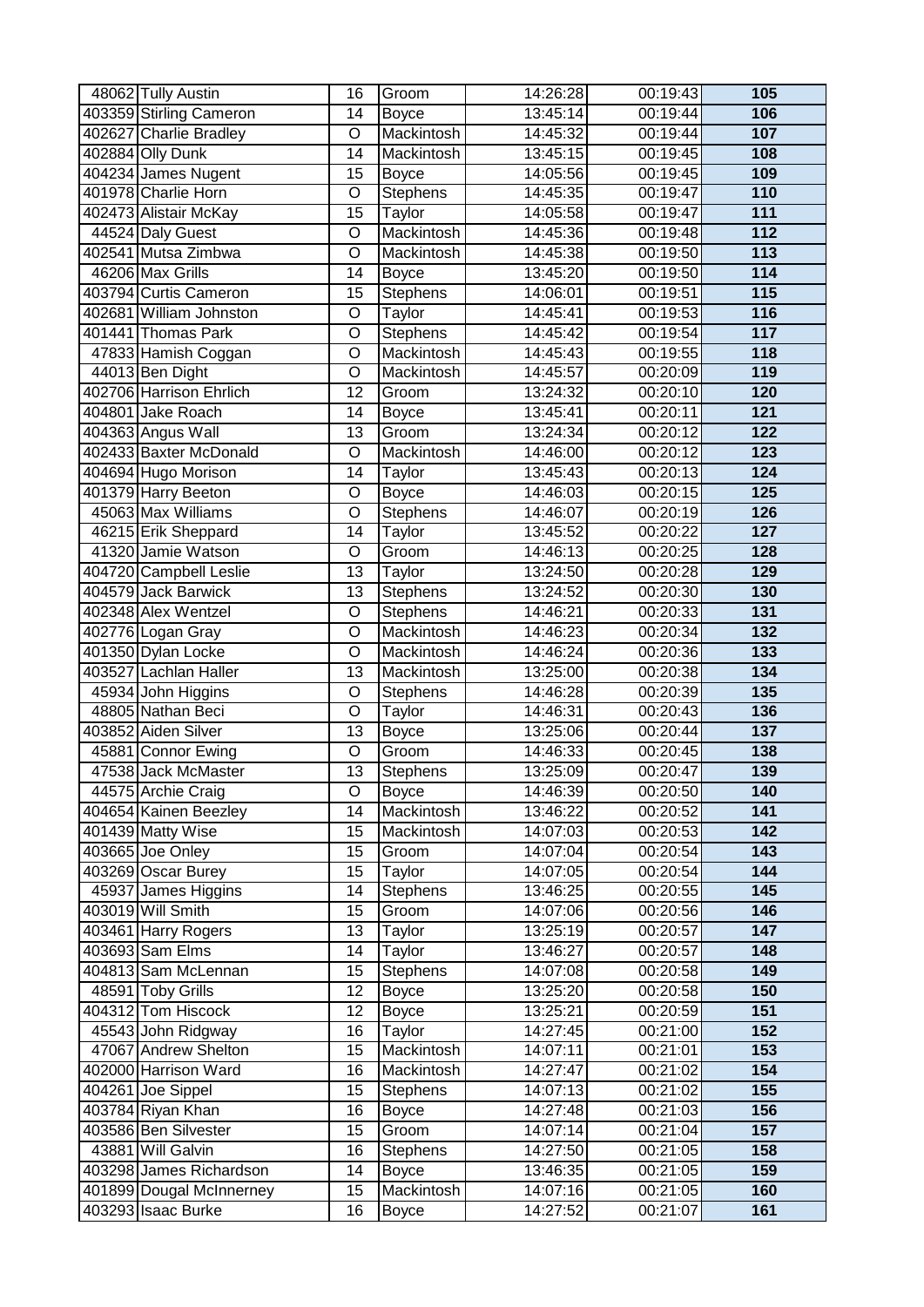| 404057 Will Flegler       | 15                 | Mackintosh        | 14:07:17 | 00:21:07 | 162              |
|---------------------------|--------------------|-------------------|----------|----------|------------------|
| 403041 Riley Stark        | 16                 | Taylor            | 14:27:53 | 00:21:08 | 163              |
| 401725 Archer Black       | 15                 | <b>Stephens</b>   | 14:07:19 | 00:21:09 | 164              |
| 402865 Nicholas Brown     | 16                 | Taylor            | 14:27:54 | 00:21:09 | 165              |
| 46828 Henry McMaster      | $\overline{15}$    | Stephens          | 14:07:21 | 00:21:10 | 166              |
| 401406 Sam Noble          | 16                 | Mackintosh        | 14:27:55 | 00:21:11 | 167              |
| 403426 Jimmy White        | $\overline{15}$    | Mackintosh        | 14:07:22 | 00:21:12 | 168              |
| 402942 Tom Dwyer          | 16                 | <b>Boyce</b>      | 14:27:59 | 00:21:14 | 169              |
| 403050 Ruben Geldenhuys   | O                  | <b>Boyce</b>      | 14:47:03 | 00:21:15 | 170              |
| 401224 Ben Anderson       | $\overline{16}$    | <b>Boyce</b>      | 14:28:00 | 00:21:15 | $\overline{171}$ |
| 45665 Oliver Clifford     | 15                 | Mackintosh        | 14:07:26 | 00:21:16 | $\overline{172}$ |
| 402516 Jesse Joubert      | $\overline{16}$    | Mackintosh        | 14:28:02 | 00:21:17 | $\overline{173}$ |
| 402701 William Searle     | $\overline{15}$    | Mackintosh        | 14:07:28 | 00:21:17 | $\overline{174}$ |
| 44219 James Lindemann     | $\overline{16}$    | <b>Stephens</b>   | 14:28:04 | 00:21:19 | 175              |
| 404667 Gurnoor Randhawa   | 14                 | Taylor            | 13:46:51 | 00:21:21 | 176              |
| 49713 Goff Morgan         | O                  | Groom             | 14:47:09 | 00:21:21 | $\overline{177}$ |
| 402798 Baxter Tzannes     | 16                 | Taylor            | 14:28:07 | 00:21:22 | 178              |
| 401824 Angus Maclean      | O                  | Groom             | 14:47:11 | 00:21:23 | 179              |
| 402158 James Pike         | 14                 | Mackintosh        | 13:46:54 | 00:21:24 | 180              |
| 402264 Rory Goodwin       | O                  | Mackintosh        | 14:47:13 | 00:21:25 | 181              |
| 404058 Will Raymond       | O                  | Groom             | 14:47:15 | 00:21:27 | 182              |
| 402557 Hayden Kenny       | O                  | <b>Boyce</b>      | 14:47:21 | 00:21:33 | 183              |
| 46226 Ryan Williams       | $\overline{14}$    | Taylor            | 13:47:04 | 00:21:34 | 184              |
| 41653 Thomas Layton       | $\overline{\rm o}$ | Mackintosh        | 14:47:22 | 00:21:34 | 185              |
| 48842 Roan Bronkhurst     | $\overline{12}$    | Mackintosh        | 13:25:57 | 00:21:35 | 186              |
| 403891 Josh Latham        | O                  | Stephens          | 14:47:24 | 00:21:36 | 187              |
| 404757 Charlie Kinniburgh | $\overline{13}$    | Groom             | 13:25:59 | 00:21:37 | 188              |
| 404365 Ruben Kruger       | 13                 | Mackintosh        | 13:26:02 | 00:21:40 | 189              |
| 49488 John Anderson       | O                  | Taylor            | 14:47:28 | 00:21:40 | 190              |
| 404065 Alex Vanzella      | $\overline{12}$    | Stephens          | 13:26:07 | 00:21:45 | 191              |
| 404587 Taj Khan           | 12                 | <b>Boyce</b>      | 13:26:09 | 00:21:47 | 192              |
| 402685 Thomas Gaffney     | $\overline{13}$    | Mackintosh        | 13:26:11 | 00:21:49 | 193              |
| 403065 Sam Shannon        | 16                 | Mackintosh        | 14:28:35 | 00:21:50 | 194              |
| 402278 Tom Dampney        | 13                 | Taylor            | 13:26:13 | 00:21:51 | 195              |
| 403296 Lawson Howe        | $\overline{O}$     | <b>Boyce</b>      | 14:47:39 | 00:21:51 | 196              |
| 404816 Hunter Gould       | 16                 | Mackintosh        | 14:28:38 | 00:21:53 | 197              |
| 404700 Bailey Hallinan    | 13                 | Mackintosh        | 13:26:16 | 00:21:54 | 198              |
| 48275 Yoseph Bou-Samra    | 16                 | Groom             | 14:28:39 | 00:21:54 | 199              |
| 49772 Douglas Plant       | O                  | Mackintosh        | 14:47:44 | 00:21:55 | 200              |
| 402704 Harry Searle       | O                  | <b>Mackintosh</b> | 14:47:45 | 00:21:56 | 201              |
| 402114 Archie Smart       | 12                 | Mackintosh        | 13:26:19 | 00:21:57 | 202              |
| 404725 Lucas Horncy       | 13                 | Mackintosh        | 13:26:20 | 00:21:58 | 203              |
| 403735 Beau Stirling      | 12                 | Mackintosh        | 13:26:22 | 00:22:00 | 204              |
| 404879 Kayden Gibson      | 13                 | Groom             | 13:26:23 | 00:22:01 | 205              |
| 402418 Jaxon Irons        | O                  | <b>Boyce</b>      | 14:47:50 | 00:22:01 | 206              |
| 402055 Gus Maher          | O                  | <b>Boyce</b>      | 14:47:50 | 00:22:02 | 207              |
| 402797 Harrison Tzannes   | O                  | Taylor            | 14:47:51 | 00:22:03 | 208              |
| 403486 Hugo Cavanagh      | 13                 | Groom             | 13:26:26 | 00:22:04 | 209              |
| 45125 Zeth Bond           | 16                 | <b>Stephens</b>   | 14:28:56 | 00:22:11 | 210              |
| 403003 Joe Lederhose      | O                  | Stephens          | 14:48:07 | 00:22:18 | 211              |
| 402562 Joseph Currie      | O                  | Mackintosh        | 14:48:08 | 00:22:20 | 212              |
| 46011 Edward Layton       | 15                 | Mackintosh        | 14:08:39 | 00:22:29 | $\overline{213}$ |
| 45019 Xavier Lindemann    | 15                 | <b>Stephens</b>   | 14:08:43 | 00:22:33 | 214              |
| 47555 Damon Bronkhurst    | 15                 | Mackintosh        | 14:08:45 | 00:22:34 | 215              |
| 403351 Will Forrest       | 15                 | <b>Stephens</b>   | 14:08:46 | 00:22:36 | 216              |
| 403485 Olly Lamble        | 15                 | <b>Boyce</b>      | 14:08:48 | 00:22:38 | $\overline{217}$ |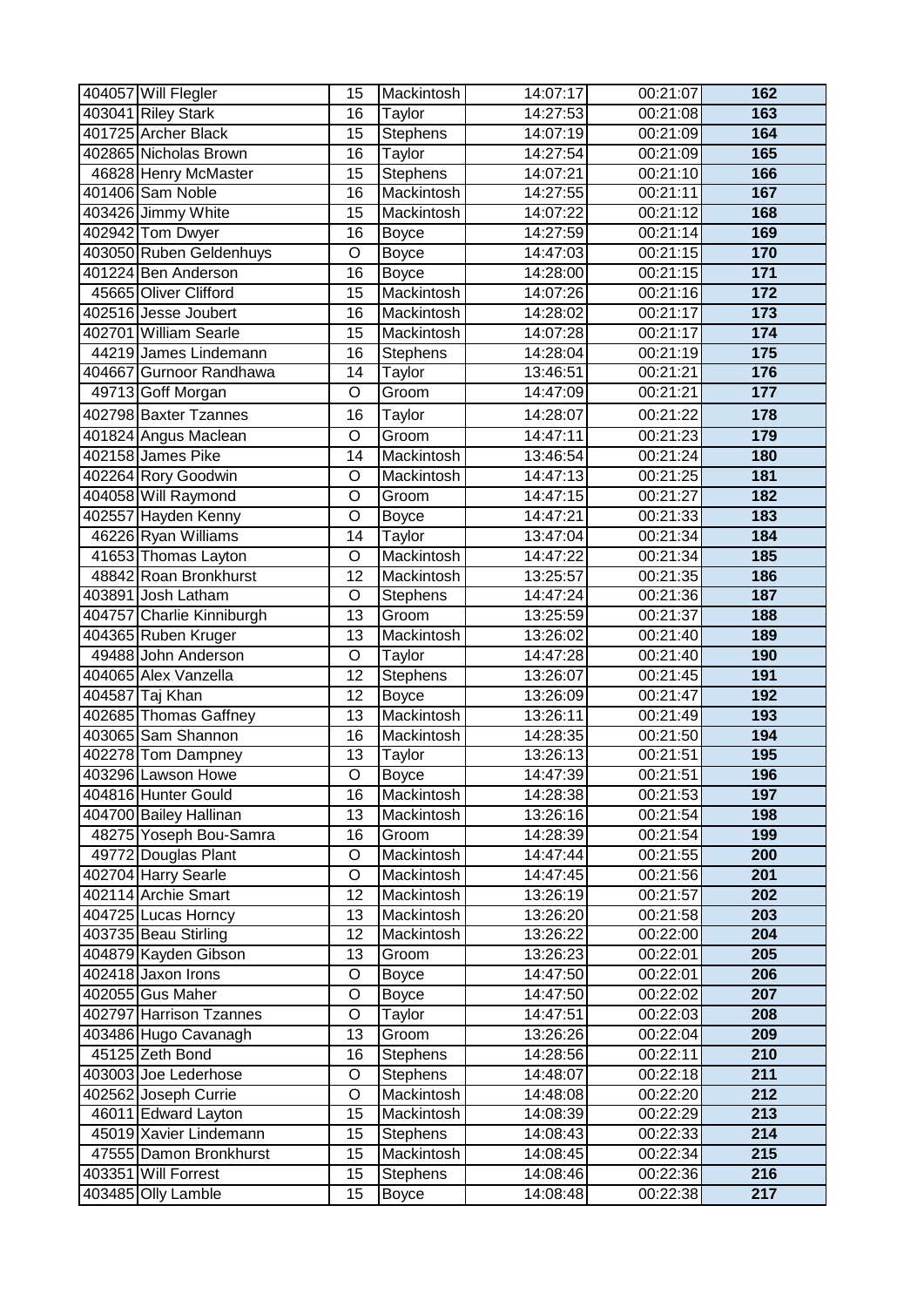| 402729 Hamish Marshall<br>219<br>15<br><b>Boyce</b><br>14:08:51<br>00:22:40<br>220<br>404177 Hedley Donges<br>13:48:11<br>00:22:41<br>14<br><b>Boyce</b><br>404474 Aidan Walker<br>15<br>14:08:52<br>00:22:42<br>221<br>Groom<br>$\overline{222}$<br>404627 Jonty Cameron<br>$\overline{14}$<br>00:22:43<br>Groom<br>13:48:13<br>223<br>403942 Ewald Kruger<br>15<br>Mackintosh<br>14:08:54<br>00:22:43<br>402715 Zac Reddan<br>00:22:44<br>$\overline{224}$<br>O<br>14:48:32<br>Taylor<br>404675 Darren Tse<br>16<br>14:29:29<br>00:22:44<br>225<br>Taylor<br>401995 George Swanson<br>226<br>15<br>Taylor<br>14:08:55<br>00:22:44<br>49493 Max Nielsen<br>13:48:15<br>00:22:45<br>$\overline{227}$<br>14<br>Mackintosh<br>404142 Matt Price<br>00:22:46<br>228<br>O<br>Stephens<br>14:48:34<br>00:22:46<br>229<br>402234 George Bain<br>$\overline{14}$<br>13:48:16<br>Mackintosh<br>46344 Joel Ewing<br>15<br>Groom<br>00:22:46<br>230<br>14:08:56<br>403765 Jack Newnham<br>231<br>15<br>14:08:57<br>00:22:47<br><b>Boyce</b><br>402034 Clancy Bambling<br>O<br>14:48:35<br>00:22:47<br>232<br>Mackintosh<br>404108 Harry Barwick<br>233<br>13:48:18<br>00:22:48<br>14<br>Taylor<br>403918 William Wu<br>14:08:58<br>00:22:48<br>234<br>15<br>Stephens<br>404602 Luke Beutel<br>14:48:37<br>235<br>O<br>Stephens<br>00:22:48<br>00:22:49<br>236<br>403824 Ethan Mutsando<br>14<br>13:48:19<br>Taylor<br>237<br>48043 Alex Chicalas<br>15<br>14:09:00<br>00:22:49<br>Taylor<br>14:29:34<br>00:22:50<br>238<br>46869 Darcy Schmidt<br>16<br>Groom<br>404751 Jordynn Watts<br>O<br>14:48:38<br>00:22:50<br>239<br><b>Stephens</b><br>401380 Will Beeton<br>$\overline{15}$<br>240<br>00:22:50<br>14:09:01<br><b>Boyce</b><br>403584 Sebastian Hepner<br>$\overline{241}$<br>13:48:22<br>00:22:52<br>14<br><b>Boyce</b><br>404591 Tobey Burling<br>00:22:52<br>$\overline{242}$<br>O<br>14:48:40<br><b>Stephens</b><br>403600 Arch Campbell<br>00:22:54<br>$\overline{243}$<br>14<br>13:48:24<br><b>Boyce</b><br>244<br>402113 Josh Smart<br>00:22:56<br>14<br>Mackintosh<br>13:48:26<br>13:48:28<br>00:22:58<br>$\overline{245}$<br>47164 James Petersen<br>14<br>Taylor<br>403700 Thomas Whitcombe<br>Mackintosh<br>14:09:10<br>00:23:00<br>246<br>15<br>$\overline{247}$<br>403004 Stafford Cleeve<br>14<br>13:48:31<br>00:23:01<br>Mackintosh<br>403017 Alastair Curtis<br>14:29:46<br>00:23:01<br>248<br>16<br>Mackintosh<br>403863 Dom Black<br>13:48:32<br>00:23:02<br>249<br>14<br><b>Boyce</b><br>402428 Henry Paton<br>00:23:02<br>250<br>15<br><b>Stephens</b><br>14:09:12<br>404440 Tom Thornton<br>251<br>14<br>13:48:35<br>00:23:05<br><b>Boyce</b><br>403101 Harry Pratt<br>$\overline{15}$<br>Stephens<br>00:23:06<br>252<br>14:09:17<br>403071 Fergus Elborne<br><b>Boyce</b><br>13:48:37<br>253<br>14<br>00:23:07<br>254<br>49312 Jett Heffernan<br>Groom<br>13:48:37<br>00:23:07<br>14<br>255<br>403529 Joseph Gray<br>15<br>Taylor<br>14:09:18<br>00:23:08<br>256<br>46787 George Clifford<br>13<br>Mackintosh<br>13:27:30<br>00:23:08<br>403753 Thomas Hill<br>$\overline{O}$<br>00:23:09<br>257<br>Taylor<br>14:48:57<br>403810 William Byrne<br>258<br>Stephens<br>14:29:54<br>00:23:09<br>16<br>46476 William Salter<br>00:23:09<br>259<br>15<br><b>Stephens</b><br>14:09:20<br>401536 William Davidson<br>13<br>Taylor<br>13:27:32<br>00:23:10<br>260<br>403803 Gilbert Tighe<br>14<br>00:23:11<br>261<br><b>Stephens</b><br>13:48:41<br>403752 Martin Hill<br>15<br>Taylor<br>14:09:22<br>00:23:11<br>262<br>403994 Callum Galvin<br>00:23:12<br>263<br>16<br>14:29:57<br>Groom<br>404489 Isaac Browett<br>O<br>14:49:00<br>00:23:12<br>264<br>Taylor<br>265<br>401794 Cadel Hardgrave<br>13<br>13:27:34<br>00:23:12<br><b>Boyce</b><br>403791 Rex Tooley<br>00:23:14<br>266<br>16<br><b>Stephens</b><br>14:29:58<br>401613 Joe Melbourne<br>O<br>Taylor<br>14:49:02<br>267<br>00:23:14<br>403456 Cameron Cardillo<br>O<br>Groom<br>14:49:03<br>00:23:15<br>268<br>403943 Wihan Kruger<br>Mackintosh<br>14:30:00<br>00:23:15<br>269<br>16<br>00:23:17<br>270<br>47881 Matthew Taylor<br>15<br>14:09:27<br><b>Boyce</b><br>$\overline{271}$<br>49511 Matthew Jacob<br>13:27:39<br>00:23:17<br>13<br><b>Boyce</b><br>272<br>$\overline{O}$<br>49781 Angus Callachor<br>Mackintosh<br>00:23:17<br>14:49:05<br>402263 Ned Beasley<br>273<br>16<br><b>Stephens</b><br>14:30:02<br>00:23:17<br>401583 Harry Elmes<br>$\overline{274}$<br>13:27:42<br>00:23:20<br>12<br>Groom | 404107 Lachlan Spies | 15 | Stephens | 14:08:50 | 00:22:39 | 218 |
|--------------------------------------------------------------------------------------------------------------------------------------------------------------------------------------------------------------------------------------------------------------------------------------------------------------------------------------------------------------------------------------------------------------------------------------------------------------------------------------------------------------------------------------------------------------------------------------------------------------------------------------------------------------------------------------------------------------------------------------------------------------------------------------------------------------------------------------------------------------------------------------------------------------------------------------------------------------------------------------------------------------------------------------------------------------------------------------------------------------------------------------------------------------------------------------------------------------------------------------------------------------------------------------------------------------------------------------------------------------------------------------------------------------------------------------------------------------------------------------------------------------------------------------------------------------------------------------------------------------------------------------------------------------------------------------------------------------------------------------------------------------------------------------------------------------------------------------------------------------------------------------------------------------------------------------------------------------------------------------------------------------------------------------------------------------------------------------------------------------------------------------------------------------------------------------------------------------------------------------------------------------------------------------------------------------------------------------------------------------------------------------------------------------------------------------------------------------------------------------------------------------------------------------------------------------------------------------------------------------------------------------------------------------------------------------------------------------------------------------------------------------------------------------------------------------------------------------------------------------------------------------------------------------------------------------------------------------------------------------------------------------------------------------------------------------------------------------------------------------------------------------------------------------------------------------------------------------------------------------------------------------------------------------------------------------------------------------------------------------------------------------------------------------------------------------------------------------------------------------------------------------------------------------------------------------------------------------------------------------------------------------------------------------------------------------------------------------------------------------------------------------------------------------------------------------------------------------------------------------------------------------------------------------------------------------------------------------------------------------------------------------------------------------------------------------------------------------------------------------------------------------------------------------------------------------------------------------------------------------------------------------------------------------------------------------------------------------------------------------------------------------------------------------------------------------------------------------------------------------------------|----------------------|----|----------|----------|----------|-----|
|                                                                                                                                                                                                                                                                                                                                                                                                                                                                                                                                                                                                                                                                                                                                                                                                                                                                                                                                                                                                                                                                                                                                                                                                                                                                                                                                                                                                                                                                                                                                                                                                                                                                                                                                                                                                                                                                                                                                                                                                                                                                                                                                                                                                                                                                                                                                                                                                                                                                                                                                                                                                                                                                                                                                                                                                                                                                                                                                                                                                                                                                                                                                                                                                                                                                                                                                                                                                                                                                                                                                                                                                                                                                                                                                                                                                                                                                                                                                                                                                                                                                                                                                                                                                                                                                                                                                                                                                                                                                                                  |                      |    |          |          |          |     |
|                                                                                                                                                                                                                                                                                                                                                                                                                                                                                                                                                                                                                                                                                                                                                                                                                                                                                                                                                                                                                                                                                                                                                                                                                                                                                                                                                                                                                                                                                                                                                                                                                                                                                                                                                                                                                                                                                                                                                                                                                                                                                                                                                                                                                                                                                                                                                                                                                                                                                                                                                                                                                                                                                                                                                                                                                                                                                                                                                                                                                                                                                                                                                                                                                                                                                                                                                                                                                                                                                                                                                                                                                                                                                                                                                                                                                                                                                                                                                                                                                                                                                                                                                                                                                                                                                                                                                                                                                                                                                                  |                      |    |          |          |          |     |
|                                                                                                                                                                                                                                                                                                                                                                                                                                                                                                                                                                                                                                                                                                                                                                                                                                                                                                                                                                                                                                                                                                                                                                                                                                                                                                                                                                                                                                                                                                                                                                                                                                                                                                                                                                                                                                                                                                                                                                                                                                                                                                                                                                                                                                                                                                                                                                                                                                                                                                                                                                                                                                                                                                                                                                                                                                                                                                                                                                                                                                                                                                                                                                                                                                                                                                                                                                                                                                                                                                                                                                                                                                                                                                                                                                                                                                                                                                                                                                                                                                                                                                                                                                                                                                                                                                                                                                                                                                                                                                  |                      |    |          |          |          |     |
|                                                                                                                                                                                                                                                                                                                                                                                                                                                                                                                                                                                                                                                                                                                                                                                                                                                                                                                                                                                                                                                                                                                                                                                                                                                                                                                                                                                                                                                                                                                                                                                                                                                                                                                                                                                                                                                                                                                                                                                                                                                                                                                                                                                                                                                                                                                                                                                                                                                                                                                                                                                                                                                                                                                                                                                                                                                                                                                                                                                                                                                                                                                                                                                                                                                                                                                                                                                                                                                                                                                                                                                                                                                                                                                                                                                                                                                                                                                                                                                                                                                                                                                                                                                                                                                                                                                                                                                                                                                                                                  |                      |    |          |          |          |     |
|                                                                                                                                                                                                                                                                                                                                                                                                                                                                                                                                                                                                                                                                                                                                                                                                                                                                                                                                                                                                                                                                                                                                                                                                                                                                                                                                                                                                                                                                                                                                                                                                                                                                                                                                                                                                                                                                                                                                                                                                                                                                                                                                                                                                                                                                                                                                                                                                                                                                                                                                                                                                                                                                                                                                                                                                                                                                                                                                                                                                                                                                                                                                                                                                                                                                                                                                                                                                                                                                                                                                                                                                                                                                                                                                                                                                                                                                                                                                                                                                                                                                                                                                                                                                                                                                                                                                                                                                                                                                                                  |                      |    |          |          |          |     |
|                                                                                                                                                                                                                                                                                                                                                                                                                                                                                                                                                                                                                                                                                                                                                                                                                                                                                                                                                                                                                                                                                                                                                                                                                                                                                                                                                                                                                                                                                                                                                                                                                                                                                                                                                                                                                                                                                                                                                                                                                                                                                                                                                                                                                                                                                                                                                                                                                                                                                                                                                                                                                                                                                                                                                                                                                                                                                                                                                                                                                                                                                                                                                                                                                                                                                                                                                                                                                                                                                                                                                                                                                                                                                                                                                                                                                                                                                                                                                                                                                                                                                                                                                                                                                                                                                                                                                                                                                                                                                                  |                      |    |          |          |          |     |
|                                                                                                                                                                                                                                                                                                                                                                                                                                                                                                                                                                                                                                                                                                                                                                                                                                                                                                                                                                                                                                                                                                                                                                                                                                                                                                                                                                                                                                                                                                                                                                                                                                                                                                                                                                                                                                                                                                                                                                                                                                                                                                                                                                                                                                                                                                                                                                                                                                                                                                                                                                                                                                                                                                                                                                                                                                                                                                                                                                                                                                                                                                                                                                                                                                                                                                                                                                                                                                                                                                                                                                                                                                                                                                                                                                                                                                                                                                                                                                                                                                                                                                                                                                                                                                                                                                                                                                                                                                                                                                  |                      |    |          |          |          |     |
|                                                                                                                                                                                                                                                                                                                                                                                                                                                                                                                                                                                                                                                                                                                                                                                                                                                                                                                                                                                                                                                                                                                                                                                                                                                                                                                                                                                                                                                                                                                                                                                                                                                                                                                                                                                                                                                                                                                                                                                                                                                                                                                                                                                                                                                                                                                                                                                                                                                                                                                                                                                                                                                                                                                                                                                                                                                                                                                                                                                                                                                                                                                                                                                                                                                                                                                                                                                                                                                                                                                                                                                                                                                                                                                                                                                                                                                                                                                                                                                                                                                                                                                                                                                                                                                                                                                                                                                                                                                                                                  |                      |    |          |          |          |     |
|                                                                                                                                                                                                                                                                                                                                                                                                                                                                                                                                                                                                                                                                                                                                                                                                                                                                                                                                                                                                                                                                                                                                                                                                                                                                                                                                                                                                                                                                                                                                                                                                                                                                                                                                                                                                                                                                                                                                                                                                                                                                                                                                                                                                                                                                                                                                                                                                                                                                                                                                                                                                                                                                                                                                                                                                                                                                                                                                                                                                                                                                                                                                                                                                                                                                                                                                                                                                                                                                                                                                                                                                                                                                                                                                                                                                                                                                                                                                                                                                                                                                                                                                                                                                                                                                                                                                                                                                                                                                                                  |                      |    |          |          |          |     |
|                                                                                                                                                                                                                                                                                                                                                                                                                                                                                                                                                                                                                                                                                                                                                                                                                                                                                                                                                                                                                                                                                                                                                                                                                                                                                                                                                                                                                                                                                                                                                                                                                                                                                                                                                                                                                                                                                                                                                                                                                                                                                                                                                                                                                                                                                                                                                                                                                                                                                                                                                                                                                                                                                                                                                                                                                                                                                                                                                                                                                                                                                                                                                                                                                                                                                                                                                                                                                                                                                                                                                                                                                                                                                                                                                                                                                                                                                                                                                                                                                                                                                                                                                                                                                                                                                                                                                                                                                                                                                                  |                      |    |          |          |          |     |
|                                                                                                                                                                                                                                                                                                                                                                                                                                                                                                                                                                                                                                                                                                                                                                                                                                                                                                                                                                                                                                                                                                                                                                                                                                                                                                                                                                                                                                                                                                                                                                                                                                                                                                                                                                                                                                                                                                                                                                                                                                                                                                                                                                                                                                                                                                                                                                                                                                                                                                                                                                                                                                                                                                                                                                                                                                                                                                                                                                                                                                                                                                                                                                                                                                                                                                                                                                                                                                                                                                                                                                                                                                                                                                                                                                                                                                                                                                                                                                                                                                                                                                                                                                                                                                                                                                                                                                                                                                                                                                  |                      |    |          |          |          |     |
|                                                                                                                                                                                                                                                                                                                                                                                                                                                                                                                                                                                                                                                                                                                                                                                                                                                                                                                                                                                                                                                                                                                                                                                                                                                                                                                                                                                                                                                                                                                                                                                                                                                                                                                                                                                                                                                                                                                                                                                                                                                                                                                                                                                                                                                                                                                                                                                                                                                                                                                                                                                                                                                                                                                                                                                                                                                                                                                                                                                                                                                                                                                                                                                                                                                                                                                                                                                                                                                                                                                                                                                                                                                                                                                                                                                                                                                                                                                                                                                                                                                                                                                                                                                                                                                                                                                                                                                                                                                                                                  |                      |    |          |          |          |     |
|                                                                                                                                                                                                                                                                                                                                                                                                                                                                                                                                                                                                                                                                                                                                                                                                                                                                                                                                                                                                                                                                                                                                                                                                                                                                                                                                                                                                                                                                                                                                                                                                                                                                                                                                                                                                                                                                                                                                                                                                                                                                                                                                                                                                                                                                                                                                                                                                                                                                                                                                                                                                                                                                                                                                                                                                                                                                                                                                                                                                                                                                                                                                                                                                                                                                                                                                                                                                                                                                                                                                                                                                                                                                                                                                                                                                                                                                                                                                                                                                                                                                                                                                                                                                                                                                                                                                                                                                                                                                                                  |                      |    |          |          |          |     |
|                                                                                                                                                                                                                                                                                                                                                                                                                                                                                                                                                                                                                                                                                                                                                                                                                                                                                                                                                                                                                                                                                                                                                                                                                                                                                                                                                                                                                                                                                                                                                                                                                                                                                                                                                                                                                                                                                                                                                                                                                                                                                                                                                                                                                                                                                                                                                                                                                                                                                                                                                                                                                                                                                                                                                                                                                                                                                                                                                                                                                                                                                                                                                                                                                                                                                                                                                                                                                                                                                                                                                                                                                                                                                                                                                                                                                                                                                                                                                                                                                                                                                                                                                                                                                                                                                                                                                                                                                                                                                                  |                      |    |          |          |          |     |
|                                                                                                                                                                                                                                                                                                                                                                                                                                                                                                                                                                                                                                                                                                                                                                                                                                                                                                                                                                                                                                                                                                                                                                                                                                                                                                                                                                                                                                                                                                                                                                                                                                                                                                                                                                                                                                                                                                                                                                                                                                                                                                                                                                                                                                                                                                                                                                                                                                                                                                                                                                                                                                                                                                                                                                                                                                                                                                                                                                                                                                                                                                                                                                                                                                                                                                                                                                                                                                                                                                                                                                                                                                                                                                                                                                                                                                                                                                                                                                                                                                                                                                                                                                                                                                                                                                                                                                                                                                                                                                  |                      |    |          |          |          |     |
|                                                                                                                                                                                                                                                                                                                                                                                                                                                                                                                                                                                                                                                                                                                                                                                                                                                                                                                                                                                                                                                                                                                                                                                                                                                                                                                                                                                                                                                                                                                                                                                                                                                                                                                                                                                                                                                                                                                                                                                                                                                                                                                                                                                                                                                                                                                                                                                                                                                                                                                                                                                                                                                                                                                                                                                                                                                                                                                                                                                                                                                                                                                                                                                                                                                                                                                                                                                                                                                                                                                                                                                                                                                                                                                                                                                                                                                                                                                                                                                                                                                                                                                                                                                                                                                                                                                                                                                                                                                                                                  |                      |    |          |          |          |     |
|                                                                                                                                                                                                                                                                                                                                                                                                                                                                                                                                                                                                                                                                                                                                                                                                                                                                                                                                                                                                                                                                                                                                                                                                                                                                                                                                                                                                                                                                                                                                                                                                                                                                                                                                                                                                                                                                                                                                                                                                                                                                                                                                                                                                                                                                                                                                                                                                                                                                                                                                                                                                                                                                                                                                                                                                                                                                                                                                                                                                                                                                                                                                                                                                                                                                                                                                                                                                                                                                                                                                                                                                                                                                                                                                                                                                                                                                                                                                                                                                                                                                                                                                                                                                                                                                                                                                                                                                                                                                                                  |                      |    |          |          |          |     |
|                                                                                                                                                                                                                                                                                                                                                                                                                                                                                                                                                                                                                                                                                                                                                                                                                                                                                                                                                                                                                                                                                                                                                                                                                                                                                                                                                                                                                                                                                                                                                                                                                                                                                                                                                                                                                                                                                                                                                                                                                                                                                                                                                                                                                                                                                                                                                                                                                                                                                                                                                                                                                                                                                                                                                                                                                                                                                                                                                                                                                                                                                                                                                                                                                                                                                                                                                                                                                                                                                                                                                                                                                                                                                                                                                                                                                                                                                                                                                                                                                                                                                                                                                                                                                                                                                                                                                                                                                                                                                                  |                      |    |          |          |          |     |
|                                                                                                                                                                                                                                                                                                                                                                                                                                                                                                                                                                                                                                                                                                                                                                                                                                                                                                                                                                                                                                                                                                                                                                                                                                                                                                                                                                                                                                                                                                                                                                                                                                                                                                                                                                                                                                                                                                                                                                                                                                                                                                                                                                                                                                                                                                                                                                                                                                                                                                                                                                                                                                                                                                                                                                                                                                                                                                                                                                                                                                                                                                                                                                                                                                                                                                                                                                                                                                                                                                                                                                                                                                                                                                                                                                                                                                                                                                                                                                                                                                                                                                                                                                                                                                                                                                                                                                                                                                                                                                  |                      |    |          |          |          |     |
|                                                                                                                                                                                                                                                                                                                                                                                                                                                                                                                                                                                                                                                                                                                                                                                                                                                                                                                                                                                                                                                                                                                                                                                                                                                                                                                                                                                                                                                                                                                                                                                                                                                                                                                                                                                                                                                                                                                                                                                                                                                                                                                                                                                                                                                                                                                                                                                                                                                                                                                                                                                                                                                                                                                                                                                                                                                                                                                                                                                                                                                                                                                                                                                                                                                                                                                                                                                                                                                                                                                                                                                                                                                                                                                                                                                                                                                                                                                                                                                                                                                                                                                                                                                                                                                                                                                                                                                                                                                                                                  |                      |    |          |          |          |     |
|                                                                                                                                                                                                                                                                                                                                                                                                                                                                                                                                                                                                                                                                                                                                                                                                                                                                                                                                                                                                                                                                                                                                                                                                                                                                                                                                                                                                                                                                                                                                                                                                                                                                                                                                                                                                                                                                                                                                                                                                                                                                                                                                                                                                                                                                                                                                                                                                                                                                                                                                                                                                                                                                                                                                                                                                                                                                                                                                                                                                                                                                                                                                                                                                                                                                                                                                                                                                                                                                                                                                                                                                                                                                                                                                                                                                                                                                                                                                                                                                                                                                                                                                                                                                                                                                                                                                                                                                                                                                                                  |                      |    |          |          |          |     |
|                                                                                                                                                                                                                                                                                                                                                                                                                                                                                                                                                                                                                                                                                                                                                                                                                                                                                                                                                                                                                                                                                                                                                                                                                                                                                                                                                                                                                                                                                                                                                                                                                                                                                                                                                                                                                                                                                                                                                                                                                                                                                                                                                                                                                                                                                                                                                                                                                                                                                                                                                                                                                                                                                                                                                                                                                                                                                                                                                                                                                                                                                                                                                                                                                                                                                                                                                                                                                                                                                                                                                                                                                                                                                                                                                                                                                                                                                                                                                                                                                                                                                                                                                                                                                                                                                                                                                                                                                                                                                                  |                      |    |          |          |          |     |
|                                                                                                                                                                                                                                                                                                                                                                                                                                                                                                                                                                                                                                                                                                                                                                                                                                                                                                                                                                                                                                                                                                                                                                                                                                                                                                                                                                                                                                                                                                                                                                                                                                                                                                                                                                                                                                                                                                                                                                                                                                                                                                                                                                                                                                                                                                                                                                                                                                                                                                                                                                                                                                                                                                                                                                                                                                                                                                                                                                                                                                                                                                                                                                                                                                                                                                                                                                                                                                                                                                                                                                                                                                                                                                                                                                                                                                                                                                                                                                                                                                                                                                                                                                                                                                                                                                                                                                                                                                                                                                  |                      |    |          |          |          |     |
|                                                                                                                                                                                                                                                                                                                                                                                                                                                                                                                                                                                                                                                                                                                                                                                                                                                                                                                                                                                                                                                                                                                                                                                                                                                                                                                                                                                                                                                                                                                                                                                                                                                                                                                                                                                                                                                                                                                                                                                                                                                                                                                                                                                                                                                                                                                                                                                                                                                                                                                                                                                                                                                                                                                                                                                                                                                                                                                                                                                                                                                                                                                                                                                                                                                                                                                                                                                                                                                                                                                                                                                                                                                                                                                                                                                                                                                                                                                                                                                                                                                                                                                                                                                                                                                                                                                                                                                                                                                                                                  |                      |    |          |          |          |     |
|                                                                                                                                                                                                                                                                                                                                                                                                                                                                                                                                                                                                                                                                                                                                                                                                                                                                                                                                                                                                                                                                                                                                                                                                                                                                                                                                                                                                                                                                                                                                                                                                                                                                                                                                                                                                                                                                                                                                                                                                                                                                                                                                                                                                                                                                                                                                                                                                                                                                                                                                                                                                                                                                                                                                                                                                                                                                                                                                                                                                                                                                                                                                                                                                                                                                                                                                                                                                                                                                                                                                                                                                                                                                                                                                                                                                                                                                                                                                                                                                                                                                                                                                                                                                                                                                                                                                                                                                                                                                                                  |                      |    |          |          |          |     |
|                                                                                                                                                                                                                                                                                                                                                                                                                                                                                                                                                                                                                                                                                                                                                                                                                                                                                                                                                                                                                                                                                                                                                                                                                                                                                                                                                                                                                                                                                                                                                                                                                                                                                                                                                                                                                                                                                                                                                                                                                                                                                                                                                                                                                                                                                                                                                                                                                                                                                                                                                                                                                                                                                                                                                                                                                                                                                                                                                                                                                                                                                                                                                                                                                                                                                                                                                                                                                                                                                                                                                                                                                                                                                                                                                                                                                                                                                                                                                                                                                                                                                                                                                                                                                                                                                                                                                                                                                                                                                                  |                      |    |          |          |          |     |
|                                                                                                                                                                                                                                                                                                                                                                                                                                                                                                                                                                                                                                                                                                                                                                                                                                                                                                                                                                                                                                                                                                                                                                                                                                                                                                                                                                                                                                                                                                                                                                                                                                                                                                                                                                                                                                                                                                                                                                                                                                                                                                                                                                                                                                                                                                                                                                                                                                                                                                                                                                                                                                                                                                                                                                                                                                                                                                                                                                                                                                                                                                                                                                                                                                                                                                                                                                                                                                                                                                                                                                                                                                                                                                                                                                                                                                                                                                                                                                                                                                                                                                                                                                                                                                                                                                                                                                                                                                                                                                  |                      |    |          |          |          |     |
|                                                                                                                                                                                                                                                                                                                                                                                                                                                                                                                                                                                                                                                                                                                                                                                                                                                                                                                                                                                                                                                                                                                                                                                                                                                                                                                                                                                                                                                                                                                                                                                                                                                                                                                                                                                                                                                                                                                                                                                                                                                                                                                                                                                                                                                                                                                                                                                                                                                                                                                                                                                                                                                                                                                                                                                                                                                                                                                                                                                                                                                                                                                                                                                                                                                                                                                                                                                                                                                                                                                                                                                                                                                                                                                                                                                                                                                                                                                                                                                                                                                                                                                                                                                                                                                                                                                                                                                                                                                                                                  |                      |    |          |          |          |     |
|                                                                                                                                                                                                                                                                                                                                                                                                                                                                                                                                                                                                                                                                                                                                                                                                                                                                                                                                                                                                                                                                                                                                                                                                                                                                                                                                                                                                                                                                                                                                                                                                                                                                                                                                                                                                                                                                                                                                                                                                                                                                                                                                                                                                                                                                                                                                                                                                                                                                                                                                                                                                                                                                                                                                                                                                                                                                                                                                                                                                                                                                                                                                                                                                                                                                                                                                                                                                                                                                                                                                                                                                                                                                                                                                                                                                                                                                                                                                                                                                                                                                                                                                                                                                                                                                                                                                                                                                                                                                                                  |                      |    |          |          |          |     |
|                                                                                                                                                                                                                                                                                                                                                                                                                                                                                                                                                                                                                                                                                                                                                                                                                                                                                                                                                                                                                                                                                                                                                                                                                                                                                                                                                                                                                                                                                                                                                                                                                                                                                                                                                                                                                                                                                                                                                                                                                                                                                                                                                                                                                                                                                                                                                                                                                                                                                                                                                                                                                                                                                                                                                                                                                                                                                                                                                                                                                                                                                                                                                                                                                                                                                                                                                                                                                                                                                                                                                                                                                                                                                                                                                                                                                                                                                                                                                                                                                                                                                                                                                                                                                                                                                                                                                                                                                                                                                                  |                      |    |          |          |          |     |
|                                                                                                                                                                                                                                                                                                                                                                                                                                                                                                                                                                                                                                                                                                                                                                                                                                                                                                                                                                                                                                                                                                                                                                                                                                                                                                                                                                                                                                                                                                                                                                                                                                                                                                                                                                                                                                                                                                                                                                                                                                                                                                                                                                                                                                                                                                                                                                                                                                                                                                                                                                                                                                                                                                                                                                                                                                                                                                                                                                                                                                                                                                                                                                                                                                                                                                                                                                                                                                                                                                                                                                                                                                                                                                                                                                                                                                                                                                                                                                                                                                                                                                                                                                                                                                                                                                                                                                                                                                                                                                  |                      |    |          |          |          |     |
|                                                                                                                                                                                                                                                                                                                                                                                                                                                                                                                                                                                                                                                                                                                                                                                                                                                                                                                                                                                                                                                                                                                                                                                                                                                                                                                                                                                                                                                                                                                                                                                                                                                                                                                                                                                                                                                                                                                                                                                                                                                                                                                                                                                                                                                                                                                                                                                                                                                                                                                                                                                                                                                                                                                                                                                                                                                                                                                                                                                                                                                                                                                                                                                                                                                                                                                                                                                                                                                                                                                                                                                                                                                                                                                                                                                                                                                                                                                                                                                                                                                                                                                                                                                                                                                                                                                                                                                                                                                                                                  |                      |    |          |          |          |     |
|                                                                                                                                                                                                                                                                                                                                                                                                                                                                                                                                                                                                                                                                                                                                                                                                                                                                                                                                                                                                                                                                                                                                                                                                                                                                                                                                                                                                                                                                                                                                                                                                                                                                                                                                                                                                                                                                                                                                                                                                                                                                                                                                                                                                                                                                                                                                                                                                                                                                                                                                                                                                                                                                                                                                                                                                                                                                                                                                                                                                                                                                                                                                                                                                                                                                                                                                                                                                                                                                                                                                                                                                                                                                                                                                                                                                                                                                                                                                                                                                                                                                                                                                                                                                                                                                                                                                                                                                                                                                                                  |                      |    |          |          |          |     |
|                                                                                                                                                                                                                                                                                                                                                                                                                                                                                                                                                                                                                                                                                                                                                                                                                                                                                                                                                                                                                                                                                                                                                                                                                                                                                                                                                                                                                                                                                                                                                                                                                                                                                                                                                                                                                                                                                                                                                                                                                                                                                                                                                                                                                                                                                                                                                                                                                                                                                                                                                                                                                                                                                                                                                                                                                                                                                                                                                                                                                                                                                                                                                                                                                                                                                                                                                                                                                                                                                                                                                                                                                                                                                                                                                                                                                                                                                                                                                                                                                                                                                                                                                                                                                                                                                                                                                                                                                                                                                                  |                      |    |          |          |          |     |
|                                                                                                                                                                                                                                                                                                                                                                                                                                                                                                                                                                                                                                                                                                                                                                                                                                                                                                                                                                                                                                                                                                                                                                                                                                                                                                                                                                                                                                                                                                                                                                                                                                                                                                                                                                                                                                                                                                                                                                                                                                                                                                                                                                                                                                                                                                                                                                                                                                                                                                                                                                                                                                                                                                                                                                                                                                                                                                                                                                                                                                                                                                                                                                                                                                                                                                                                                                                                                                                                                                                                                                                                                                                                                                                                                                                                                                                                                                                                                                                                                                                                                                                                                                                                                                                                                                                                                                                                                                                                                                  |                      |    |          |          |          |     |
|                                                                                                                                                                                                                                                                                                                                                                                                                                                                                                                                                                                                                                                                                                                                                                                                                                                                                                                                                                                                                                                                                                                                                                                                                                                                                                                                                                                                                                                                                                                                                                                                                                                                                                                                                                                                                                                                                                                                                                                                                                                                                                                                                                                                                                                                                                                                                                                                                                                                                                                                                                                                                                                                                                                                                                                                                                                                                                                                                                                                                                                                                                                                                                                                                                                                                                                                                                                                                                                                                                                                                                                                                                                                                                                                                                                                                                                                                                                                                                                                                                                                                                                                                                                                                                                                                                                                                                                                                                                                                                  |                      |    |          |          |          |     |
|                                                                                                                                                                                                                                                                                                                                                                                                                                                                                                                                                                                                                                                                                                                                                                                                                                                                                                                                                                                                                                                                                                                                                                                                                                                                                                                                                                                                                                                                                                                                                                                                                                                                                                                                                                                                                                                                                                                                                                                                                                                                                                                                                                                                                                                                                                                                                                                                                                                                                                                                                                                                                                                                                                                                                                                                                                                                                                                                                                                                                                                                                                                                                                                                                                                                                                                                                                                                                                                                                                                                                                                                                                                                                                                                                                                                                                                                                                                                                                                                                                                                                                                                                                                                                                                                                                                                                                                                                                                                                                  |                      |    |          |          |          |     |
|                                                                                                                                                                                                                                                                                                                                                                                                                                                                                                                                                                                                                                                                                                                                                                                                                                                                                                                                                                                                                                                                                                                                                                                                                                                                                                                                                                                                                                                                                                                                                                                                                                                                                                                                                                                                                                                                                                                                                                                                                                                                                                                                                                                                                                                                                                                                                                                                                                                                                                                                                                                                                                                                                                                                                                                                                                                                                                                                                                                                                                                                                                                                                                                                                                                                                                                                                                                                                                                                                                                                                                                                                                                                                                                                                                                                                                                                                                                                                                                                                                                                                                                                                                                                                                                                                                                                                                                                                                                                                                  |                      |    |          |          |          |     |
|                                                                                                                                                                                                                                                                                                                                                                                                                                                                                                                                                                                                                                                                                                                                                                                                                                                                                                                                                                                                                                                                                                                                                                                                                                                                                                                                                                                                                                                                                                                                                                                                                                                                                                                                                                                                                                                                                                                                                                                                                                                                                                                                                                                                                                                                                                                                                                                                                                                                                                                                                                                                                                                                                                                                                                                                                                                                                                                                                                                                                                                                                                                                                                                                                                                                                                                                                                                                                                                                                                                                                                                                                                                                                                                                                                                                                                                                                                                                                                                                                                                                                                                                                                                                                                                                                                                                                                                                                                                                                                  |                      |    |          |          |          |     |
|                                                                                                                                                                                                                                                                                                                                                                                                                                                                                                                                                                                                                                                                                                                                                                                                                                                                                                                                                                                                                                                                                                                                                                                                                                                                                                                                                                                                                                                                                                                                                                                                                                                                                                                                                                                                                                                                                                                                                                                                                                                                                                                                                                                                                                                                                                                                                                                                                                                                                                                                                                                                                                                                                                                                                                                                                                                                                                                                                                                                                                                                                                                                                                                                                                                                                                                                                                                                                                                                                                                                                                                                                                                                                                                                                                                                                                                                                                                                                                                                                                                                                                                                                                                                                                                                                                                                                                                                                                                                                                  |                      |    |          |          |          |     |
|                                                                                                                                                                                                                                                                                                                                                                                                                                                                                                                                                                                                                                                                                                                                                                                                                                                                                                                                                                                                                                                                                                                                                                                                                                                                                                                                                                                                                                                                                                                                                                                                                                                                                                                                                                                                                                                                                                                                                                                                                                                                                                                                                                                                                                                                                                                                                                                                                                                                                                                                                                                                                                                                                                                                                                                                                                                                                                                                                                                                                                                                                                                                                                                                                                                                                                                                                                                                                                                                                                                                                                                                                                                                                                                                                                                                                                                                                                                                                                                                                                                                                                                                                                                                                                                                                                                                                                                                                                                                                                  |                      |    |          |          |          |     |
|                                                                                                                                                                                                                                                                                                                                                                                                                                                                                                                                                                                                                                                                                                                                                                                                                                                                                                                                                                                                                                                                                                                                                                                                                                                                                                                                                                                                                                                                                                                                                                                                                                                                                                                                                                                                                                                                                                                                                                                                                                                                                                                                                                                                                                                                                                                                                                                                                                                                                                                                                                                                                                                                                                                                                                                                                                                                                                                                                                                                                                                                                                                                                                                                                                                                                                                                                                                                                                                                                                                                                                                                                                                                                                                                                                                                                                                                                                                                                                                                                                                                                                                                                                                                                                                                                                                                                                                                                                                                                                  |                      |    |          |          |          |     |
|                                                                                                                                                                                                                                                                                                                                                                                                                                                                                                                                                                                                                                                                                                                                                                                                                                                                                                                                                                                                                                                                                                                                                                                                                                                                                                                                                                                                                                                                                                                                                                                                                                                                                                                                                                                                                                                                                                                                                                                                                                                                                                                                                                                                                                                                                                                                                                                                                                                                                                                                                                                                                                                                                                                                                                                                                                                                                                                                                                                                                                                                                                                                                                                                                                                                                                                                                                                                                                                                                                                                                                                                                                                                                                                                                                                                                                                                                                                                                                                                                                                                                                                                                                                                                                                                                                                                                                                                                                                                                                  |                      |    |          |          |          |     |
|                                                                                                                                                                                                                                                                                                                                                                                                                                                                                                                                                                                                                                                                                                                                                                                                                                                                                                                                                                                                                                                                                                                                                                                                                                                                                                                                                                                                                                                                                                                                                                                                                                                                                                                                                                                                                                                                                                                                                                                                                                                                                                                                                                                                                                                                                                                                                                                                                                                                                                                                                                                                                                                                                                                                                                                                                                                                                                                                                                                                                                                                                                                                                                                                                                                                                                                                                                                                                                                                                                                                                                                                                                                                                                                                                                                                                                                                                                                                                                                                                                                                                                                                                                                                                                                                                                                                                                                                                                                                                                  |                      |    |          |          |          |     |
|                                                                                                                                                                                                                                                                                                                                                                                                                                                                                                                                                                                                                                                                                                                                                                                                                                                                                                                                                                                                                                                                                                                                                                                                                                                                                                                                                                                                                                                                                                                                                                                                                                                                                                                                                                                                                                                                                                                                                                                                                                                                                                                                                                                                                                                                                                                                                                                                                                                                                                                                                                                                                                                                                                                                                                                                                                                                                                                                                                                                                                                                                                                                                                                                                                                                                                                                                                                                                                                                                                                                                                                                                                                                                                                                                                                                                                                                                                                                                                                                                                                                                                                                                                                                                                                                                                                                                                                                                                                                                                  |                      |    |          |          |          |     |
|                                                                                                                                                                                                                                                                                                                                                                                                                                                                                                                                                                                                                                                                                                                                                                                                                                                                                                                                                                                                                                                                                                                                                                                                                                                                                                                                                                                                                                                                                                                                                                                                                                                                                                                                                                                                                                                                                                                                                                                                                                                                                                                                                                                                                                                                                                                                                                                                                                                                                                                                                                                                                                                                                                                                                                                                                                                                                                                                                                                                                                                                                                                                                                                                                                                                                                                                                                                                                                                                                                                                                                                                                                                                                                                                                                                                                                                                                                                                                                                                                                                                                                                                                                                                                                                                                                                                                                                                                                                                                                  |                      |    |          |          |          |     |
|                                                                                                                                                                                                                                                                                                                                                                                                                                                                                                                                                                                                                                                                                                                                                                                                                                                                                                                                                                                                                                                                                                                                                                                                                                                                                                                                                                                                                                                                                                                                                                                                                                                                                                                                                                                                                                                                                                                                                                                                                                                                                                                                                                                                                                                                                                                                                                                                                                                                                                                                                                                                                                                                                                                                                                                                                                                                                                                                                                                                                                                                                                                                                                                                                                                                                                                                                                                                                                                                                                                                                                                                                                                                                                                                                                                                                                                                                                                                                                                                                                                                                                                                                                                                                                                                                                                                                                                                                                                                                                  |                      |    |          |          |          |     |
|                                                                                                                                                                                                                                                                                                                                                                                                                                                                                                                                                                                                                                                                                                                                                                                                                                                                                                                                                                                                                                                                                                                                                                                                                                                                                                                                                                                                                                                                                                                                                                                                                                                                                                                                                                                                                                                                                                                                                                                                                                                                                                                                                                                                                                                                                                                                                                                                                                                                                                                                                                                                                                                                                                                                                                                                                                                                                                                                                                                                                                                                                                                                                                                                                                                                                                                                                                                                                                                                                                                                                                                                                                                                                                                                                                                                                                                                                                                                                                                                                                                                                                                                                                                                                                                                                                                                                                                                                                                                                                  |                      |    |          |          |          |     |
|                                                                                                                                                                                                                                                                                                                                                                                                                                                                                                                                                                                                                                                                                                                                                                                                                                                                                                                                                                                                                                                                                                                                                                                                                                                                                                                                                                                                                                                                                                                                                                                                                                                                                                                                                                                                                                                                                                                                                                                                                                                                                                                                                                                                                                                                                                                                                                                                                                                                                                                                                                                                                                                                                                                                                                                                                                                                                                                                                                                                                                                                                                                                                                                                                                                                                                                                                                                                                                                                                                                                                                                                                                                                                                                                                                                                                                                                                                                                                                                                                                                                                                                                                                                                                                                                                                                                                                                                                                                                                                  |                      |    |          |          |          |     |
|                                                                                                                                                                                                                                                                                                                                                                                                                                                                                                                                                                                                                                                                                                                                                                                                                                                                                                                                                                                                                                                                                                                                                                                                                                                                                                                                                                                                                                                                                                                                                                                                                                                                                                                                                                                                                                                                                                                                                                                                                                                                                                                                                                                                                                                                                                                                                                                                                                                                                                                                                                                                                                                                                                                                                                                                                                                                                                                                                                                                                                                                                                                                                                                                                                                                                                                                                                                                                                                                                                                                                                                                                                                                                                                                                                                                                                                                                                                                                                                                                                                                                                                                                                                                                                                                                                                                                                                                                                                                                                  |                      |    |          |          |          |     |
|                                                                                                                                                                                                                                                                                                                                                                                                                                                                                                                                                                                                                                                                                                                                                                                                                                                                                                                                                                                                                                                                                                                                                                                                                                                                                                                                                                                                                                                                                                                                                                                                                                                                                                                                                                                                                                                                                                                                                                                                                                                                                                                                                                                                                                                                                                                                                                                                                                                                                                                                                                                                                                                                                                                                                                                                                                                                                                                                                                                                                                                                                                                                                                                                                                                                                                                                                                                                                                                                                                                                                                                                                                                                                                                                                                                                                                                                                                                                                                                                                                                                                                                                                                                                                                                                                                                                                                                                                                                                                                  |                      |    |          |          |          |     |
|                                                                                                                                                                                                                                                                                                                                                                                                                                                                                                                                                                                                                                                                                                                                                                                                                                                                                                                                                                                                                                                                                                                                                                                                                                                                                                                                                                                                                                                                                                                                                                                                                                                                                                                                                                                                                                                                                                                                                                                                                                                                                                                                                                                                                                                                                                                                                                                                                                                                                                                                                                                                                                                                                                                                                                                                                                                                                                                                                                                                                                                                                                                                                                                                                                                                                                                                                                                                                                                                                                                                                                                                                                                                                                                                                                                                                                                                                                                                                                                                                                                                                                                                                                                                                                                                                                                                                                                                                                                                                                  |                      |    |          |          |          |     |
|                                                                                                                                                                                                                                                                                                                                                                                                                                                                                                                                                                                                                                                                                                                                                                                                                                                                                                                                                                                                                                                                                                                                                                                                                                                                                                                                                                                                                                                                                                                                                                                                                                                                                                                                                                                                                                                                                                                                                                                                                                                                                                                                                                                                                                                                                                                                                                                                                                                                                                                                                                                                                                                                                                                                                                                                                                                                                                                                                                                                                                                                                                                                                                                                                                                                                                                                                                                                                                                                                                                                                                                                                                                                                                                                                                                                                                                                                                                                                                                                                                                                                                                                                                                                                                                                                                                                                                                                                                                                                                  |                      |    |          |          |          |     |
|                                                                                                                                                                                                                                                                                                                                                                                                                                                                                                                                                                                                                                                                                                                                                                                                                                                                                                                                                                                                                                                                                                                                                                                                                                                                                                                                                                                                                                                                                                                                                                                                                                                                                                                                                                                                                                                                                                                                                                                                                                                                                                                                                                                                                                                                                                                                                                                                                                                                                                                                                                                                                                                                                                                                                                                                                                                                                                                                                                                                                                                                                                                                                                                                                                                                                                                                                                                                                                                                                                                                                                                                                                                                                                                                                                                                                                                                                                                                                                                                                                                                                                                                                                                                                                                                                                                                                                                                                                                                                                  |                      |    |          |          |          |     |
|                                                                                                                                                                                                                                                                                                                                                                                                                                                                                                                                                                                                                                                                                                                                                                                                                                                                                                                                                                                                                                                                                                                                                                                                                                                                                                                                                                                                                                                                                                                                                                                                                                                                                                                                                                                                                                                                                                                                                                                                                                                                                                                                                                                                                                                                                                                                                                                                                                                                                                                                                                                                                                                                                                                                                                                                                                                                                                                                                                                                                                                                                                                                                                                                                                                                                                                                                                                                                                                                                                                                                                                                                                                                                                                                                                                                                                                                                                                                                                                                                                                                                                                                                                                                                                                                                                                                                                                                                                                                                                  |                      |    |          |          |          |     |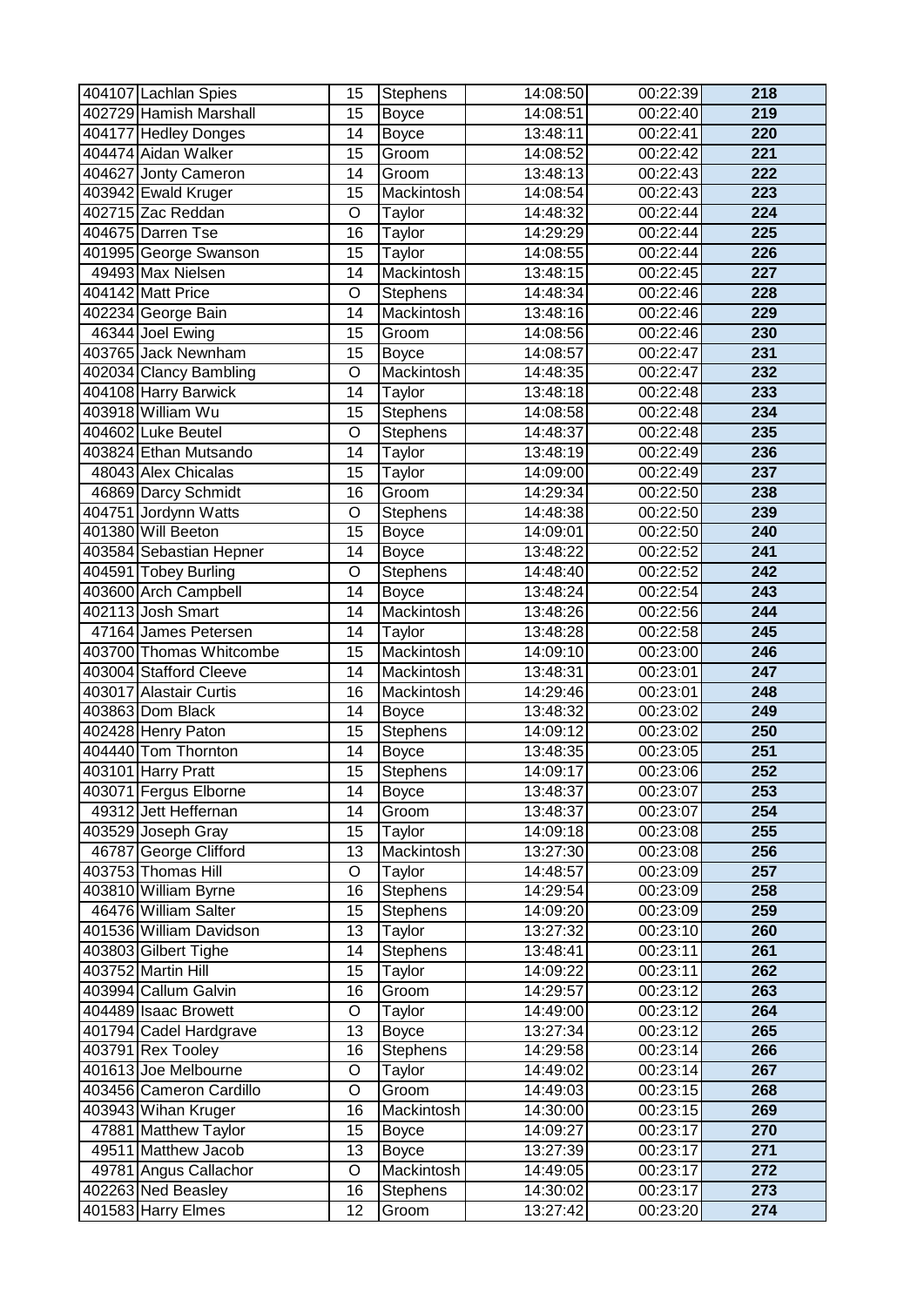| 44832 Sam Freer          | 16                      | Groom           | 14:30:08 | 00:23:23 | 275              |
|--------------------------|-------------------------|-----------------|----------|----------|------------------|
| 49543 James O'Sullivan   | O                       | <b>Boyce</b>    | 14:49:11 | 00:23:23 | 276              |
| 402622 Jack DeBortoli    | O                       | Mackintosh      | 14:49:12 | 00:23:24 | $\overline{277}$ |
| 49257 Mark Ridgway       | $\overline{13}$         | Taylor          | 13:27:46 | 00:23:24 | 278              |
| 402028 Marlowe Crosdale  | O                       | Groom           | 14:49:13 | 00:23:25 | 279              |
| 402194 Xavier Thompson   | $\overline{13}$         | Taylor          | 13:27:47 | 00:23:25 | 280              |
| 43557 Tom Stonestreet    | O                       | Mackintosh      | 14:49:14 | 00:23:26 | 281              |
| 402203 Gilbert Goddard   | $\overline{15}$         | <b>Stephens</b> | 14:09:37 | 00:23:26 | 282              |
| 404341 Charles Herden    | 13                      | Taylor          | 13:27:49 | 00:23:27 | 283              |
| 402954 Harrison Mills    | O                       | <b>Stephens</b> | 14:49:15 | 00:23:27 | 284              |
| 46836 Cameron Parkin     | $\overline{\rm o}$      | <b>Stephens</b> | 14:49:17 | 00:23:29 | 285              |
| 402282 Gabriel Morse     | $\overline{\rm o}$      | Stephens        | 14:49:18 | 00:23:30 | 286              |
| 404490 Alex Huie         | $\overline{15}$         | Stephens        | 14:09:41 | 00:23:31 | 287              |
| 39657 Zain Hafeez-Baig   | O                       | Mackintosh      | 14:49:19 | 00:23:31 | 288              |
| 404178 Harry Bate        | $\overline{13}$         | Groom           | 13:27:54 | 00:23:32 | 289              |
| 403283 Oliver McCallum   | O                       | Taylor          | 14:49:22 | 00:23:34 | 290              |
| 404417 Cooper Brown      | $\overline{13}$         | Stephens        | 13:27:56 | 00:23:34 | 291              |
| 404655 Zyon Welch        | 16                      | Taylor          | 14:30:19 | 00:23:34 | 292              |
| 402269 William Hurn      | $\overline{\rm o}$      | Groom           | 14:49:25 | 00:23:36 | 293              |
| 404770 Hamish Wormwell   | $\overline{12}$         | Stephens        | 13:27:59 | 00:23:37 | 294              |
| 402279 Sean Bain         | O                       | Mackintosh      | 14:49:26 | 00:23:38 | 295              |
| 401597 Alex Dyer         | $\overline{13}$         | Stephens        | 13:28:01 | 00:23:39 | 296              |
| 403045 Manny Kelly       | O                       | Taylor          | 14:49:27 | 00:23:39 | 297              |
| 403674 Aidan Munchenberg | $\overline{16}$         | Mackintosh      | 14:30:24 | 00:23:39 | 298              |
| 402334 Jack Campbell     | O                       | Taylor          | 14:49:29 | 00:23:41 | 299              |
| 402488 Hans Lubbe        | $\overline{\mathsf{o}}$ | Stephens        | 14:49:30 | 00:23:42 | 300              |
| 403360 Matthew Johnston  | $\overline{13}$         | Taylor          | 13:28:06 | 00:23:44 | 301              |
| 403772 Cooper Webster    | 15                      | Taylor          | 14:09:54 | 00:23:44 | 302              |
| 402592 Mitch Peart       | O                       | Groom           | 14:49:33 | 00:23:45 | 303              |
| 402127 James Browne      | O                       | Taylor          | 14:49:34 | 00:23:46 | 304              |
| 46399 Jack Wiggins       | 14                      | Mackintosh      | 13:49:17 | 00:23:47 | 305              |
| 404263 Minami Inoue      | O                       | <b>Boyce</b>    | 14:49:36 | 00:23:48 | 306              |
| 47927 Hamish McCollum    | $\overline{14}$         | Groom           | 13:49:18 | 00:23:48 | 307              |
| 402866 Harrison Brown    | 13                      | Taylor          | 13:28:11 | 00:23:49 | 308              |
| 403024 Theo Yevdokimov   | $\overline{13}$         | Stephens        | 13:28:12 | 00:23:50 | 309              |
| 404063 Jock Dunlop       | 14                      | Taylor          | 13:49:21 | 00:23:51 | 310              |
| 49747 Gabriel Donaldson  | O                       | <b>Stephens</b> | 14:49:39 | 00:23:51 | 311              |
| 404868 Archer Bracey     | $\overline{13}$         | <b>Boyce</b>    | 13:28:14 | 00:23:52 | 312              |
| 403181 Will Savill       | O                       | <b>Boyce</b>    | 14:49:40 | 00:23:52 | 313              |
| 402994 Benjamin Miller   | 14                      | Groom           | 13:49:23 | 00:23:53 | 314              |
| 403905 Tom Jaquet        | 13                      | Mackintosh      | 13:28:16 | 00:23:54 | 315              |
| 402832 Sam Lyons         | O                       | Mackintosh      | 14:49:42 | 00:23:54 | 316              |
| 404773 Oli Lethbridge    | 13                      | Groom           | 13:28:18 | 00:23:56 | 317              |
| 404086 Fraser Coleborn   | 14                      | Mackintosh      | 13:49:26 | 00:23:56 | 318              |
| 43942 James Crothers     | O                       | Taylor          | 14:49:44 | 00:23:56 | 319              |
| 404404 George Anderson   | 14                      | Mackintosh      | 13:49:27 | 00:23:57 | 320              |
| 401900 Brody McInnerney  | 13                      | Mackintosh      | 13:28:19 | 00:23:57 | 321              |
| 46833 George Staines     | O                       | <b>Stephens</b> | 14:49:46 | 00:23:58 | 322              |
| 47592 Hayden Fellenberg  | 14                      | Mackintosh      | 13:49:29 | 00:23:59 | 323              |
| 49444 Rory Teahan        | O                       | <b>Boyce</b>    | 14:49:48 | 00:23:59 | 324              |
| 403417 Hugh Mansfield    | 13                      | <b>Boyce</b>    | 13:28:22 | 00:24:00 | 325              |
| 404428 Sam Spencer       | 15                      | Taylor          | 14:10:11 | 00:24:00 | 326              |
| 46620 Spencer Rhodes     | O                       | <b>Stephens</b> | 14:49:49 | 00:24:01 | 327              |
| 403692 James Elms        | 15                      | Taylor          | 14:10:13 | 00:24:02 | 328              |
| 404698 Cameron Delforce  | O                       | <b>Stephens</b> | 14:49:51 | 00:24:02 | 329              |
| 402803 Lachie Ferguson   | 14                      | Groom           | 13:49:33 | 00:24:03 | 330              |
| 402149 William Kath      | 15                      | Taylor          | 14:10:14 | 00:24:04 | 331              |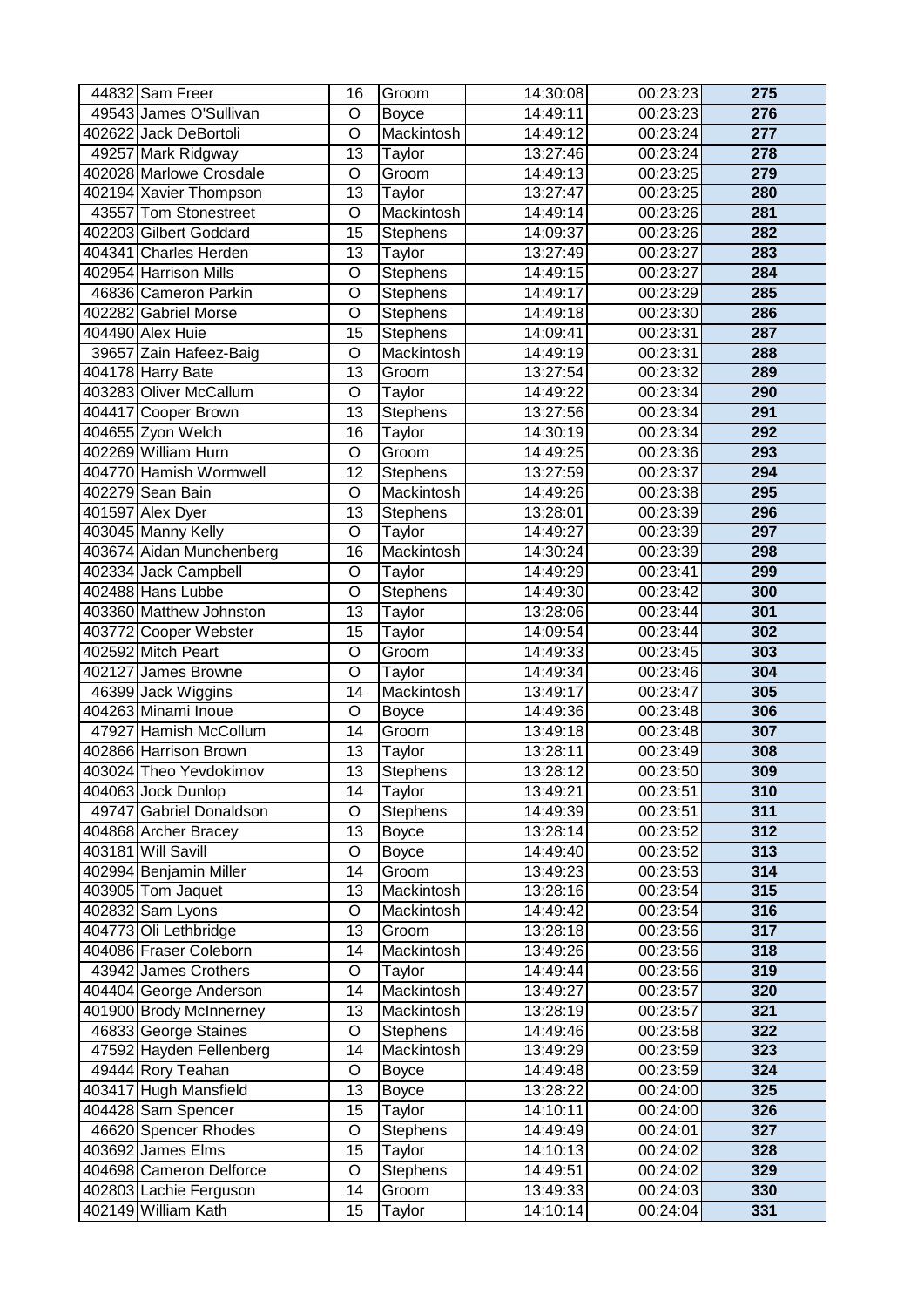| 403989 Kaden Hohn           | 13                 | Groom           | 13:28:26 | 00:24:04 | 332 |
|-----------------------------|--------------------|-----------------|----------|----------|-----|
| 403854 Tom McDonald         | 13                 | Groom           | 13:28:29 | 00:24:07 | 333 |
| 404267 Seamus Graham        | 13                 | <b>Boyce</b>    | 13:28:30 | 00:24:08 | 334 |
| 401700 Daniel Matoki        | 13                 | Stephens        | 13:28:31 | 00:24:09 | 335 |
| 40962 Lachie Williams       | $\overline{\rm o}$ | <b>Boyce</b>    | 14:49:59 | 00:24:11 | 336 |
| 404463 Kagan Cumming        | 14                 | Taylor          | 13:49:41 | 00:24:11 | 337 |
| 404689 Locky Radnedge       | 13                 | <b>Boyce</b>    | 13:28:34 | 00:24:12 | 338 |
| 403389 Tristahn Hearn       | 14                 | Groom           | 13:49:43 | 00:24:13 | 339 |
| 403216 Bill Brennan         | O                  | Groom           | 14:50:01 | 00:24:13 | 340 |
| 404488 Joshua Heasley       | $\overline{13}$    | Groom           | 13:28:36 | 00:24:14 | 341 |
| 401449 Jack Brown           | 14                 | <b>Boyce</b>    | 13:49:47 | 00:24:17 | 342 |
| 403832 Tom Peart            | 13                 | <b>Boyce</b>    | 13:28:40 | 00:24:18 | 343 |
| 401835 Mitchell Thomson     | $\overline{15}$    | Stephens        | 14:10:29 | 00:24:19 | 344 |
| 49546 Patrick O'Sullivan    | 13                 | <b>Boyce</b>    | 13:28:42 | 00:24:20 | 345 |
| 401988 Lachlan Doran        | $\overline{15}$    | Stephens        | 14:10:32 | 00:24:21 | 346 |
| 49454 Thomas McDonald Smith | 13                 | Mackintosh      | 13:28:44 | 00:24:22 | 347 |
| 402145 Ryan Thornton        | 16                 | Taylor          | 14:31:08 | 00:24:23 | 348 |
| 403289 Tawana Ngorima       | 15                 | Groom           | 14:10:34 | 00:24:23 | 349 |
| 402651 Dougie Hoare         | $\overline{12}$    | Mackintosh      | 13:28:46 | 00:24:24 | 350 |
| 404174 Isaac Barac          | 15                 | Stephens        | 14:10:36 | 00:24:25 | 351 |
| 401990 Buddy Henderson      | 12                 | Groom           | 13:28:48 | 00:24:26 | 352 |
| 404457 Koby Wann            | 14                 | Mackintosh      | 13:49:56 | 00:24:26 | 353 |
| 401474 Zack Lane            | O                  | <b>Boyce</b>    | 14:50:15 | 00:24:27 | 354 |
| 46123 Angus Buckley         | $\overline{15}$    | Groom           | 14:10:37 | 00:24:27 | 355 |
| 401473 Jed Lane             | 12                 | <b>Boyce</b>    | 13:28:50 | 00:24:28 | 356 |
| 404472 Adrian Young         | $\overline{12}$    | Mackintosh      | 13:28:51 | 00:24:29 | 357 |
| 47308 Sam Petersen          | 13                 | Taylor          | 13:28:54 | 00:24:32 | 358 |
| 49719 Ryan Murphy           | 16                 | Stephens        | 14:31:17 | 00:24:32 | 359 |
| 46837 James Parkin          | 16                 | Stephens        | 14:31:18 | 00:24:33 | 360 |
| 404647 Jackson Haynes       | 13                 | Groom           | 13:28:55 | 00:24:33 | 361 |
| 403382 Henry Molesworth     | O                  | Groom           | 14:50:22 | 00:24:34 | 362 |
| 403469 Owen Austin          | 15                 | Groom           | 14:10:48 | 00:24:37 | 363 |
| 402386 Hugh McDonnell       | $\overline{\rm o}$ | Mackintosh      | 14:50:26 | 00:24:38 | 364 |
| 403821 Tom Peart            | 14                 | Groom           | 13:50:08 | 00:24:38 | 365 |
| 402617 Thomas Cocks         | $\overline{\rm o}$ | Taylor          | 14:50:28 | 00:24:40 | 366 |
| 404247 Damien Larsen        | 14                 | Groom           | 13:50:11 | 00:24:41 | 367 |
| 47670 Fred Perry            | O                  | <b>Stephens</b> | 14:50:29 | 00:24:41 | 368 |
| 404243 Campbell Winter      | $\overline{15}$    | Mackintosh      | 14:10:52 | 00:24:41 | 369 |
| 404561 Zac Reid             | O                  | <b>Stephens</b> | 14:50:32 | 00:24:44 | 370 |
| 402823 Eaton Ackland        | O                  | Mackintosh      | 14:50:36 | 00:24:48 | 371 |
| 404559 William Reardon      | O                  | <b>Boyce</b>    | 14:50:41 | 00:24:52 | 372 |
| 404833 Kit Lilienstein      | 15                 | Groom           | 14:11:03 | 00:24:53 | 373 |
| 47190 Dylan Knox            | 13                 | Groom           | 13:29:16 | 00:24:54 | 374 |
| 47824 Sam Walker            | O                  | Taylor          | 14:50:42 | 00:24:54 | 375 |
| 402283 Alec Ziesemer        | $\overline{15}$    | <b>Boyce</b>    | 14:11:04 | 00:24:54 | 376 |
| 44843 Hugo Lynch            | 15                 | <b>Boyce</b>    | 14:11:06 | 00:24:55 | 377 |
| 402730 Byron Farrington     | 16                 | <b>Boyce</b>    | 14:31:41 | 00:24:56 | 378 |
| 402674 Sam Taylor           | 13                 | Mackintosh      | 13:29:18 | 00:24:56 | 379 |
| 46814 Harry Sargood         | O                  | Taylor          | 14:50:45 | 00:24:57 | 380 |
| 47849 Bryce Lindemann       | 13                 | <b>Stephens</b> | 13:29:19 | 00:24:57 | 381 |
| 49741 Sam Elmes             | O                  | <b>Stephens</b> | 14:50:47 | 00:24:59 | 382 |
| 401750 Gus Downie           | 16                 | <b>Boyce</b>    | 14:31:44 | 00:24:59 | 383 |
| 402650 Bailey Ciurleo       | O                  | <b>Stephens</b> | 14:50:49 | 00:25:00 | 384 |
| 403569 John Tinkler         | 13                 | <b>Boyce</b>    | 13:29:22 | 00:25:00 | 385 |
| 402281 Jack Knudsen         | 12                 | <b>Boyce</b>    | 13:29:24 | 00:25:02 | 386 |
| 49228 Connor Gillies        | 16                 | Taylor          | 14:31:48 | 00:25:03 | 387 |
| 404871 Nicholas Denny       | 14                 | Taylor          | 13:50:40 | 00:25:10 | 388 |
|                             |                    |                 |          |          |     |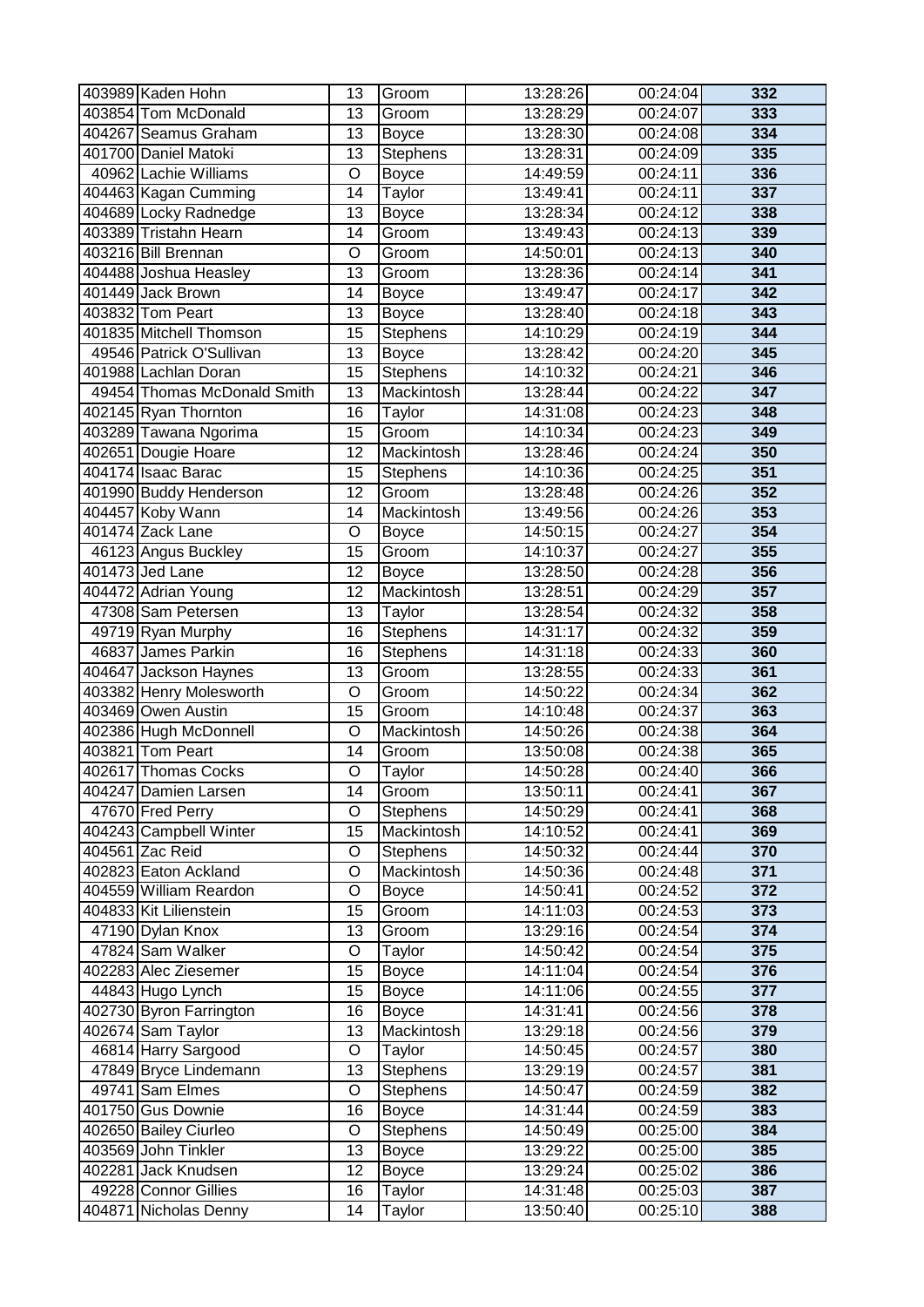| 402157 Jack Pike                           | 13                 | Mackintosh                 | 13:29:33              | 00:25:11             | 389              |
|--------------------------------------------|--------------------|----------------------------|-----------------------|----------------------|------------------|
| 47586 Connor Youngberry                    | 14                 | Taylor                     | 13:50:43              | 00:25:13             | 390              |
| 401735 Will Titterton                      | O                  | Stephens                   | 14:51:03              | 00:25:15             | 391              |
| 46180 Tom Bragg                            | $\overline{O}$     | <b>Boyce</b>               | 14:51:06              | 00:25:18             | 392              |
| 404073 Sybrand De Klerk                    | $\overline{15}$    | Stephens                   | 14:11:28              | 00:25:18             | 393              |
| 404857 Zac Pherous                         | 16                 | Mackintosh                 | 14:32:03              | 00:25:19             | 394              |
| 403240 Tom Charles                         | $\overline{15}$    | Taylor                     | 14:11:30              | 00:25:20             | 395              |
| 402758 Bona Roberts                        | 14                 | <b>Boyce</b>               | 13:50:51              | 00:25:21             | 396              |
| 404874 Thomas Brown                        | 16                 | <b>Boyce</b>               | 14:32:06              | 00:25:21             | 397              |
| 404572 Riley Phipps                        | 16                 | <b>Boyce</b>               | 14:32:07              | 00:25:22             | 398              |
| 402027 Brodie Krompic-Harrison             | 14                 | Taylor                     | 13:50:53              | 00:25:23             | 399              |
| 403885 Mitchell Lancaster                  | $\overline{15}$    | Groom                      | 14:11:35              | 00:25:24             | 400              |
| 404034 Alex Denman                         | 14                 | Taylor                     | 13:50:55              | 00:25:25             | 401              |
| 403247 Felix Thomason                      | O                  | <b>Boyce</b>               | 14:51:13              | 00:25:25             | 402              |
| 403343 Peter Hurst                         | 16                 | Groom                      | 14:32:11              | 00:25:26             | 403              |
| 404237 Yousuf Taylor                       | 15                 | Taylor                     | 14:11:39              | 00:25:28             | 404              |
| 48025 Jack Statton                         | O                  | Taylor                     | 14:51:16              | 00:25:28             | 405              |
| 404888 Samson Chow                         | 16                 | Mackintosh                 | 14:32:13              | 00:25:28             | 406              |
| 45100 Lachlan Hammond                      | $\overline{\rm o}$ | Groom                      | 14:51:18              | 00:25:30             | 407              |
| 404844 Kai Richardson                      | 15                 | <b>Boyce</b>               | 14:11:40              | 00:25:30             | 408              |
| 46879 Simon Cook                           | 16                 | <b>Boyce</b>               | 14:32:17              | 00:25:32             | 409              |
| 404788 Daniel O'Shannessy                  | $\overline{\rm o}$ | <b>Boyce</b>               | 14:51:21              | 00:25:32             | 410              |
| 402342 Sam McGrath                         | $\overline{16}$    | Groom                      | 14:32:18              | 00:25:33             | 411              |
| 403636 Charlie Ploetz                      | O                  | <b>Boyce</b>               | 14:51:22              | 00:25:34             | $\overline{412}$ |
| 48737 Richard Dean                         | $\overline{16}$    | Stephens                   | 14:32:20              | 00:25:35             | $\overline{413}$ |
| 402425 Gabriel Schubert                    | 16                 | Mackintosh                 | 14:32:21              | 00:25:36             | 414              |
| 401701 Lachlan Vaughan                     | $\overline{16}$    | Groom                      | 14:32:22              | 00:25:37             | 415              |
| 49624 Henry Ford                           | 16                 | Mackintosh                 | 14:32:24              | 00:25:39             | 416              |
| 46647 James Riches                         | 15                 | <b>Stephens</b>            | 14:11:50              | 00:25:39             | 417              |
| 47667 Henry Bahnisch                       | O                  | Mackintosh                 | 14:51:28              | 00:25:40             | 418              |
| 404493 Fletcher Russell                    | 16                 | Groom                      | 14:32:26              | 00:25:41             | 419              |
| 401632 Frazer Wilkie                       | 14                 | <b>Boyce</b>               | 13:51:12              | 00:25:42             | 420              |
| 49479 Sam Raccanello                       | O                  | Groom                      | 14:51:34              | 00:25:46             | 421              |
| 404238 Ibrahim Taylor                      | $\overline{15}$    | Taylor                     | 14:11:57              | 00:25:47             | 422              |
| 404370 Ezra Adames                         | $\overline{14}$    | Groom                      | 13:51:17              | 00:25:47             | 423              |
| 403327 Giles Birchley                      | O                  | Taylor                     | 14:51:36              | 00:25:48             | 424              |
| 403392 PJ Ostwald                          | 16                 | Groom                      | 14:32:33              | 00:25:48             | 425              |
| 403416 Bertie Mansfield                    | 15                 | <b>Boyce</b>               | 14:12:00              | 00:25:49             | 426              |
| 404283 Codey Hay                           | O                  | <b>Boyce</b>               | 14:51:38              | 00:25:49             | 427              |
| 46723 Alex Biernoff                        | 14                 | <b>Stephens</b>            | 13:51:21              | 00:25:51             | 428              |
| 404415 Angus McKenzie                      | 14                 | Groom                      | 13:51:24              | 00:25:54             | 429              |
| 404017 Will Sanderson                      | 15                 | Taylor                     | 14:12:05              | 00:25:54             | 430              |
| 43886 Kelson O'Rourke                      | O                  | Taylor                     | 14:51:43              | 00:25:55             | 431              |
| 48543 Alex Deignan                         | 14                 | Groom                      | 13:51:26              | 00:25:56             | 432              |
| 401862 Henry Johnston                      | O                  | Groom                      | 14:51:44              | 00:25:56             | 433              |
| 403312 Nicholas Baulch                     | 15                 | Groom                      | 14:12:07              | 00:25:57             | 434              |
| 404508 Jacob Walker                        | 13                 | Groom                      | 13:30:19              | 00:25:57             | 435              |
| 402515 Tae Saint                           | 14                 | Taylor                     | 13:51:28              | 00:25:58             | 436              |
| 404637 Jack Oster                          | $\overline{O}$     | <b>Stephens</b>            | 14:51:46              | 00:25:58             | 437              |
| 404707 Darcy Hamilton                      | 16                 | Mackintosh                 | 14:32:43              | 00:25:58             | 438              |
| 401882 Riley O'Leary                       | 15                 | <b>Boyce</b>               | 14:12:10              | 00:26:00             | 439              |
| 404658 Harry Allen                         | 12                 | <b>Stephens</b>            | $\overline{13:}30:24$ | 00:26:02             | 440              |
| 402427 George Paton                        | 12                 | <b>Stephens</b>            | 13:30:25              | 00:26:03             | 441<br>442       |
| 404619 Hinata Inoue<br>49680 Ethan Mullins | 13<br>16           | <b>Boyce</b><br>Mackintosh | 13:30:27<br>14:32:52  | 00:26:05<br>00:26:07 | 443              |
| 401374 Campbell Crawley                    | 13                 | Groom                      | 13:30:31              | 00:26:09             | 444              |
| 403432 Lachlan Warry                       | 14                 | <b>Boyce</b>               | 13:51:40              | 00:26:10             | 445              |
|                                            |                    |                            |                       |                      |                  |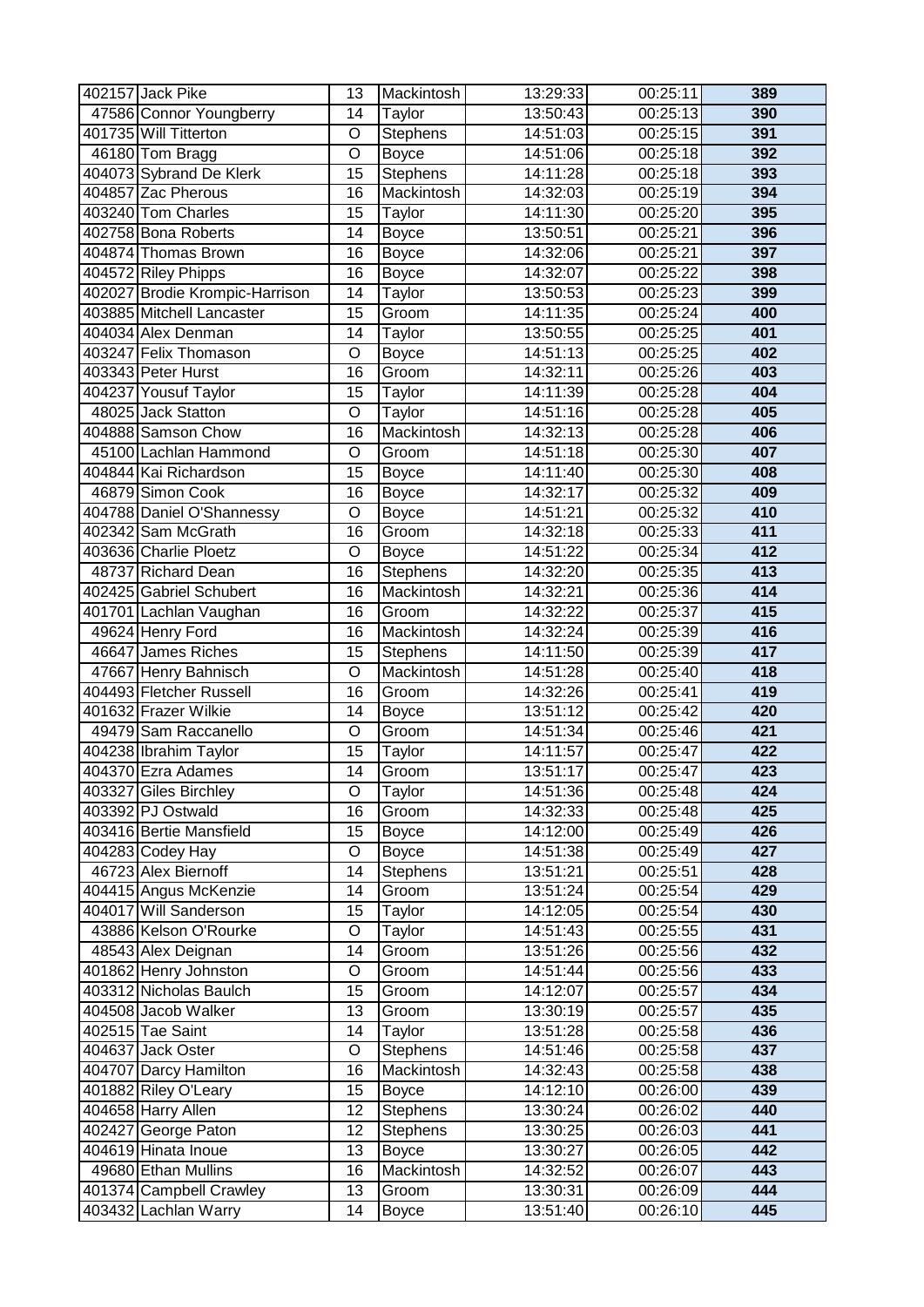| 404150 Angus McCallum                        | 13                    | Taylor           | 13:30:33             | 00:26:11             | 446        |
|----------------------------------------------|-----------------------|------------------|----------------------|----------------------|------------|
| 403239 James Lasker                          | 13                    | Groom            | 13:30:37             | 00:26:15             | 447        |
| 403430 Hugh Campbell                         | $\overline{15}$       | <b>Boyce</b>     | 14:12:27             | 00:26:17             | 448        |
| 404252 Hewie Graham                          | 13                    | Taylor           | 13:30:39             | 00:26:17             | 449        |
| 404381 Tom Croft                             | $\overline{13}$       | Taylor           | 13:30:41             | 00:26:19             | 450        |
| 404133 Charlie McLean                        | 13                    | <b>Boyce</b>     | 13:30:42             | 00:26:20             | 451        |
| 404092 Will Boland                           | $\overline{13}$       | <b>Boyce</b>     | 13:30:43             | 00:26:21             | 452        |
| 45239 Hamish Walker                          | 15                    | Mackintosh       | 14:12:32             | 00:26:21             | 453        |
| 403352 Jake Forrest                          | 13                    | <b>Stephens</b>  | 13:30:46             | 00:26:24             | 454        |
| 404292 Darcy Brazel                          | 14                    | Stephens         | 13:51:55             | 00:26:25             | 455        |
| 404145 Banjo Seaniger                        | 13                    | <b>Stephens</b>  | 13:30:47             | 00:26:25             | 456        |
| 404461 Elliot Murfin-Chalmers                | $\overline{14}$       | Stephens         | 13:51:56             | 00:26:26             | 457        |
| 402566 Benjamin Millar                       | $\overline{O}$        | Stephens         | 14:52:15             | 00:26:27             | 458        |
| 404733 Luke Burrow                           | $\overline{13}$       | <b>Boyce</b>     | 13:30:49             | 00:26:27             | 459        |
| 403542 Brodie Brimblecombe                   | $\overline{O}$        | Groom            | 14:52:17             | 00:26:29             | 460        |
| 404153 Darcy Reddan                          | 13                    | <b>Stephens</b>  | 13:30:52             | 00:26:30             | 461        |
| 403774 Campbell Chappel                      | 16                    | Taylor           | 14:33:16             | 00:26:31             | 462        |
| 44664 James Biggs                            | 16                    | Taylor           | 14:33:17             | 00:26:32             | 463        |
| 402914 George Griffiths                      | 16                    | Groom            | 14:33:19             | 00:26:34             | 464        |
| 403162 Tom Twidale                           | O                     | Taylor           | 14:52:23             | 00:26:35             | 465        |
| 42661 Jack Madigan                           | O                     | Groom            | 14:52:25             | 00:26:37             | 466        |
| 401929 Thomas Dixon                          | 16                    | Taylor           | 14:33:23             | 00:26:38             | 467        |
| 48071 Will Freeman                           | O                     | Groom            | 14:52:30             | 00:26:42             | 468        |
| 401765 Dougal Campbell                       | O                     | Groom            | 14:52:30             | 00:26:42             | 469        |
| 46714 Harrison Brimblecombe                  | O                     | <b>Boyce</b>     | 14:52:32             | 00:26:44             | 470        |
| 403763 Rory Brimblecombe                     | $\overline{16}$       | Taylor           | 14:33:29             | 00:26:44             | 471        |
| 402479 Liam Wilson                           | $\overline{O}$        | <b>Boyce</b>     | 14:52:33             | 00:26:45             | 472        |
| 404669 Henry MacFarlane                      | $\overline{16}$       | <b>Boyce</b>     | 14:33:30             | 00:26:46             | 473        |
| 41631 Harry Gallagher                        | $\overline{O}$        | Mackintosh       | 14:52:36             | 00:26:48             | 474        |
| 402271 Stuart Officer                        | $\overline{15}$       | <b>Stephens</b>  | 14:12:59             | 00:26:49             | 475        |
| 403898 Julian Magree                         | 13                    | Taylor           | 13:31:11             | 00:26:49             | 476        |
| 403699 Jem Ryan                              | O                     | <b>Boyce</b>     | 14:52:37             | 00:26:49             | 477        |
| 403434 Callum Francis                        | $\overline{16}$       | Taylor           | 14:33:34             | 00:26:49             | 478        |
| 402751 Andrew Byrnes                         | $\overline{O}$        | Stephens         | 14:52:40             | 00:26:52             | 479        |
| 403427 Oliver Goddard                        | $\overline{13}$       | Stephens         | 13:31:14             | 00:26:52             | 480        |
| 47507 Marcus Seckler                         | 15                    | Groom            | 14:13:03             | 00:26:53             | 481        |
| 401717 Matthew O'Dea                         | O                     | Taylor           | 14:52:41             | 00:26:53             | 482        |
| 404841 Ben Briese                            | 16                    | <b>Boyce</b>     | 14:33:39             | 00:26:54             | 483        |
| 401853 Patrick Neilson                       | 15                    | <b>Boyce</b>     | 14:13:05             | 00:26:55             | 484        |
| 401777 Aidan Dorries                         | O                     | Groom            | 14:52:44             | 00:26:55             | 485        |
| 49096 Jeremy Zuyderwyk                       | 16                    | Groom            | 14:33:41             | 00:26:56             | 486        |
| 403234 Tom Scutt                             | 15                    | Mackintosh       | 14:13:07             | 00:26:56             | 487        |
| 403911 Ndumo Tembo                           | 15                    | Mackintosh       | 14:13:08             | 00:26:58             | 488        |
| 404152 Oliver Weier                          | 14                    | <b>Stephens</b>  | 13:52:29             | 00:26:59             | 489        |
| 47088 Ben Morris                             | 15                    | Groom            | 14:13:11             | 00:27:01             | 490        |
| 402482 Flynn Brannelly                       | 16                    | Taylor           | 14:33:46             | 00:27:01             | 491<br>492 |
| 47826 Fergus Walker                          | 15                    | Taylor           | 14:13:14             | 00:27:04             | 493        |
| 404843 Harry Drynan<br>403117 Cameron Graham | 14<br>$\overline{15}$ | Taylor<br>Taylor | 13:52:34<br>14:13:15 | 00:27:04<br>00:27:05 | 494        |
| 402842 Cooper Head                           | 13                    | <b>Boyce</b>     | 13:31:28             | 00:27:06             | 495        |
| 404740 Beau Pritchard                        | 12                    | Mackintosh       | 13:31:32             | 00:27:10             | 496        |
| 404117 Ben Walker                            | 14                    | <b>Stephens</b>  | 13:52:43             | 00:27:13             | 497        |
| 404612 Alex Macey                            | O                     | Taylor           | 14:53:03             | 00:27:15             | 498        |
| 402720 Dann Goodwin                          | 14                    | Mackintosh       | 13:52:46             | 00:27:16             | 499        |
| 404470 Paarth Menon                          | O                     | <b>Boyce</b>     | 14:53:04             | 00:27:16             | 500        |
| 41401 Harry Fortune                          | $\circ$               | Groom            | 14:53:07             | 00:27:19             | 501        |
| 404768 Eli McCutcheon                        | 16                    | Mackintosh       | 14:34:06             | 00:27:22             | 502        |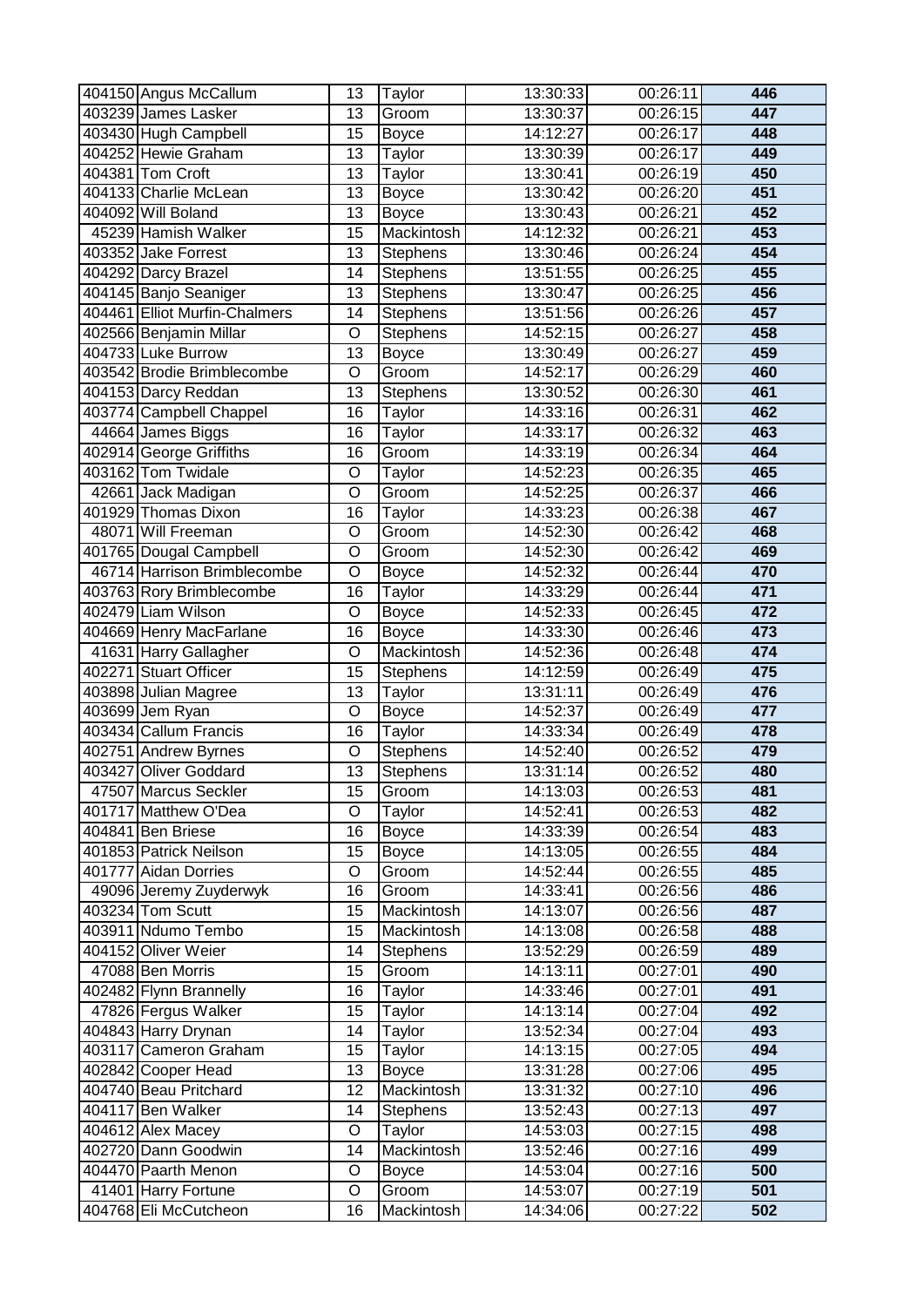| 403471 George Bailey                      | 16                 | Mackintosh          | 14:34:08             | 00:27:23             | 503                     |
|-------------------------------------------|--------------------|---------------------|----------------------|----------------------|-------------------------|
| 48503 Charlie Wigan                       | O                  | <b>Boyce</b>        | 14:53:12             | 00:27:24             | 504                     |
| 402949 Amand Mandikiza                    | 13                 | Groom               | 13:31:46             | 00:27:24             | 505                     |
| 402221 Matt Bussing                       | 16                 | Mackintosh          | 14:34:10             | 00:27:25             | 506                     |
| 404846 Harry Young                        | 13                 | Groom               | 13:31:48             | 00:27:26             | 507                     |
| 404387 Sacha Bryant                       | O                  | <b>Boyce</b>        | 14:53:15             | 00:27:27             | 508                     |
| 404670 Sauni Unite                        | 16                 | Mackintosh          | 14:34:12             | 00:27:27             | 509                     |
| 42271 Marcus Baulch                       | O                  | Groom               | 14:53:16             | 00:27:28             | 510                     |
| 41972 Hamish Andreas                      | 16                 | <b>Boyce</b>        | 14:34:14             | 00:27:29             | 511                     |
| 46640 Hamish Wells                        | O                  | <b>Stephens</b>     | 14:53:19             | 00:27:31             | 512                     |
| 402081 Lachie McNamee                     | $\overline{16}$    | Mackintosh          | 14:34:16             | 00:27:31             | $\overline{513}$        |
| 41371 Aaron Palmer                        | O                  | <b>Boyce</b>        | 14:53:21             | 00:27:33             | 514                     |
| 401714 Campbell Schutt                    | 14                 | Groom               | 13:53:04             | 00:27:34             | 515                     |
| 40544 Peter Rathie                        | $\overline{\rm o}$ | <b>Boyce</b>        | 14:53:22             | 00:27:34             | 516                     |
| 42382 Adam Peacock                        | $\overline{\rm o}$ | Stephens            | 14:53:23             | 00:27:35             | 517                     |
| 404863 Thomas Fenwick                     | $\overline{15}$    | Mackintosh          | 14:13:46             | 00:27:35             | 518                     |
| 402461 Edward Webster                     | 14                 | Groom               | 13:53:09             | 00:27:39             | 519                     |
| 404426 Tom Graham                         | 16                 | Groom               | 14:34:25             | 00:27:40             | 520                     |
| 404605 Kelly Shadlow                      | $\overline{\rm o}$ | Mackintosh          | 14:53:33             | 00:27:45             | 521                     |
| 404633 Taj Glenn                          | $\overline{\rm o}$ | Taylor              | 14:53:34             | 00:27:45             | 522                     |
| 403424 Liam Mulheron                      | $\overline{\rm o}$ | Stephens            | 14:53:36             | 00:27:48             | 523                     |
| 403770 Hamish Grant                       | 14                 | Groom               | 13:53:19             | 00:27:49             | 524                     |
| 404175 Peter Barac                        | 13                 | <b>Stephens</b>     | 13:32:11             | 00:27:49             | 525                     |
| 404626 Hayden Scrimegour                  | O                  | <b>Stephens</b>     | 14:53:38             | 00:27:50             | 526                     |
| 402672 Kye Faulkner                       | O                  | Boyce               | 14:53:39             | 00:27:51             | 527                     |
| 403653 Rupert Irwin                       | $\overline{13}$    | Stephens            | 13:32:24             | 00:28:02             | 528                     |
| 401960 Brock Johnston                     | $\overline{15}$    | Mackintosh          | 14:14:15             | 00:28:04             | 529                     |
| 45795 Max Durkin                          | $\overline{15}$    | Taylor              | 14:14:22             | 00:28:12             | 530                     |
| 401225 Samuel Anderson                    | O                  | <b>Boyce</b>        | 14:54:00             | 00:28:12             | 531                     |
| 404705 Archie Cumming                     | 13                 | Mackintosh          | 13:32:34             | 00:28:12             | 532                     |
| 402613 Mitchell Houldcroft                | O                  | <b>Boyce</b>        | 14:54:02             | 00:28:14             | 533                     |
| 403902 Artie McMillan                     | $\overline{13}$    | Mackintosh          | 13:32:36             | 00:28:14             | 534                     |
| 403333 Lachlan Finlay                     | 15                 | Stephens            | 14:14:25             | 00:28:14             | 535                     |
| 402474 William McKay                      | $\overline{13}$    | Taylor              | 13:32:37             | 00:28:15             | 536                     |
| 403610 Jake Cameron                       | $\overline{15}$    | Stephens            | 14:14:26             | 00:28:16             | $\overline{537}$        |
| 404798 Bailey Currie                      | 13                 | Mackintosh          | 13:32:38             | 00:28:16             | 538                     |
| 402216 Patrick Hoare                      | 13                 | Taylor              | 13:32:40             | 00:28:18             | 539                     |
| 45527 Isaac Crozier                       | 15                 | Stephens            | 14:14:30             | 00:28:19             | 540                     |
| 45936 William Higgins                     | 16                 | <b>Stephens</b>     | 14:35:04             | 00:28:19             | 541                     |
| 401603 William Salmond                    | O                  | Taylor              | 14:54:12             | 00:28:24             | 542                     |
| 401630 Artharsh Gajaharan                 | 12                 | Mackintosh          | 13:32:47             | 00:28:25             | 543                     |
| 403180 Tom Savill<br>401788 Jack Hohnke   | O<br>O             | <b>Boyce</b>        | 14:54:15<br>14:54:16 | 00:28:27<br>00:28:28 | $\overline{544}$<br>545 |
|                                           |                    | Taylor              |                      |                      | 546                     |
| 403275 Joe Johnston<br>404804 Marcus Cook | O<br>15            | Groom<br>Mackintosh | 14:54:18<br>14:14:42 | 00:28:30<br>00:28:31 | 547                     |
| 49111 Alistair Gourley                    | O                  | Groom               | 14:54:20             | 00:28:32             | 548                     |
| 403909 Allan Hamawand                     | 15                 | Mackintosh          | 14:14:44             | 00:28:34             | 549                     |
| 402986 Josh Healy                         | O                  | Groom               | 14:54:22             | 00:28:34             | 550                     |
| 42465 Angus Cory                          | O                  | <b>Stephens</b>     | 14:54:23             | 00:28:35             | 551                     |
| 401724 Clancy Black                       | O                  | <b>Stephens</b>     | 14:54:24             | 00:28:36             | 552                     |
| 401772 Hudson Dowling                     | 13                 | <b>Stephens</b>     | 13:33:06             | 00:28:44             | 553                     |
| 402849 Jackson Moriarty                   | 14                 | Mackintosh          | 13:54:14             | 00:28:44             | 554                     |
| 48541 Thomas Deignan                      | 14                 | Groom               | 13:54:17             | 00:28:47             | 555                     |
| 404161 Will Perry                         | 13                 | <b>Boyce</b>        | 13:33:12             | 00:28:50             | 556                     |
| 404691 Jaiden Austin                      | O                  | Taylor              | 14:54:41             | 00:28:53             | 557                     |
| 49271 Aidan Witenden                      | 13                 | <b>Stephens</b>     | 13:33:15             | 00:28:53             | 558                     |
| 403603 Connor Quinn                       | 16                 | Mackintosh          | 14:35:40             | 00:28:55             | 559                     |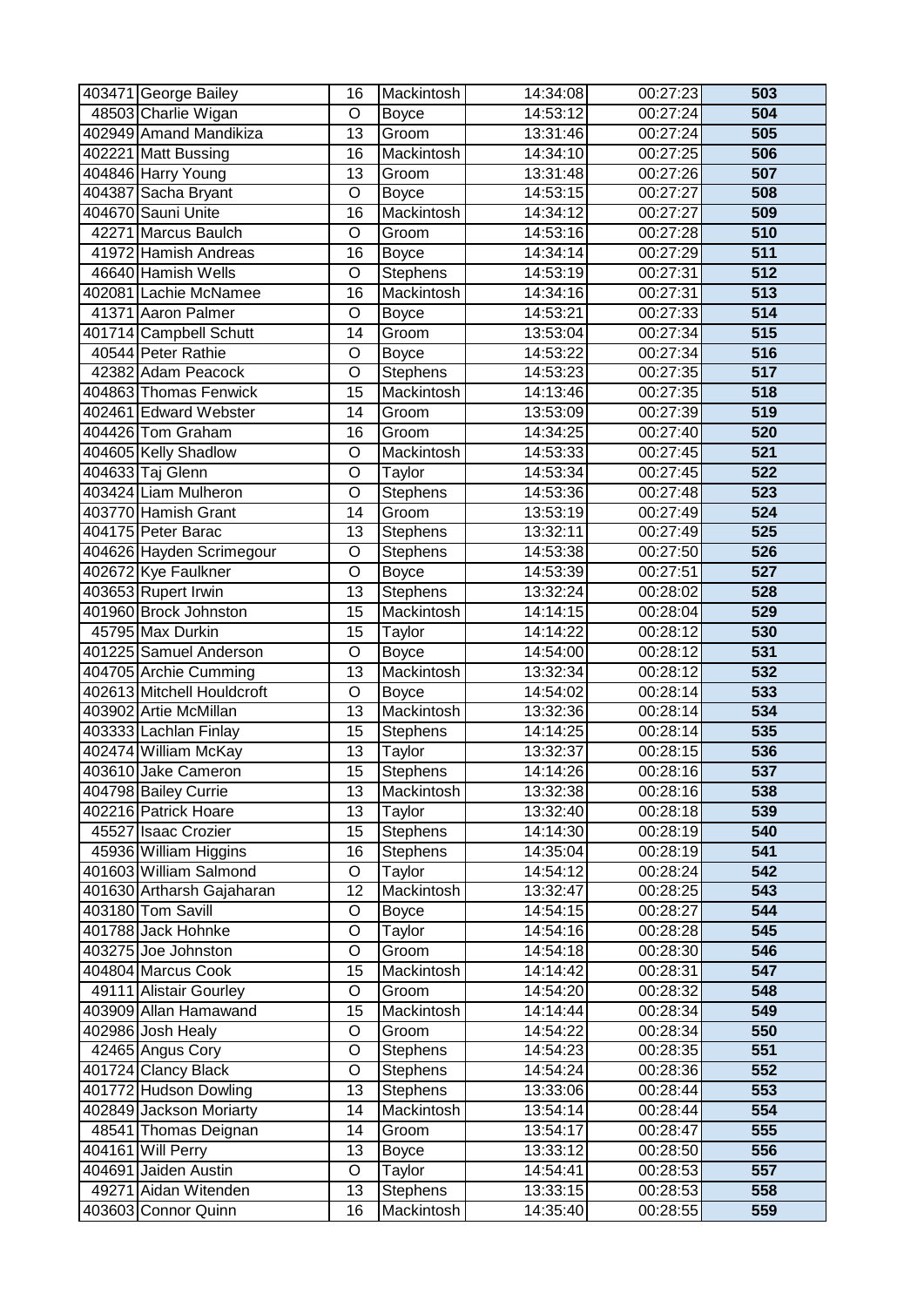| 402065 Frankie Loane      | 15              | Stephens             | 14:15:07 | 00:28:56 | 560              |
|---------------------------|-----------------|----------------------|----------|----------|------------------|
| 402792 Mac Knudsen        | 14              | Groom                | 13:54:28 | 00:28:58 | 561              |
| 49112 Campbell Gourley    | 15              | Groom                | 14:15:08 | 00:28:58 | 562              |
| 404460 Jack Haddin        | 13              | Taylor               | 13:33:21 | 00:28:59 | 563              |
| 403398 Cooper Tobin       | $\overline{14}$ | Groom                | 13:54:30 | 00:29:00 | 564              |
| 403973 Shafiuddin Aanan   | 15              | Groom                | 14:15:11 | 00:29:00 | 565              |
| 47580 Isaac Toombes       | $\overline{16}$ | <b>Boyce</b>         | 14:35:45 | 00:29:00 | 566              |
| 401235 Jordan Taylor      | 14              | Mackintosh           | 13:54:31 | 00:29:01 | 567              |
| 403910 Morris Clementson  | O               | Mackintosh           | 14:54:50 | 00:29:02 | 568              |
| 48979 Nicholas Clulow     | $\overline{15}$ | Mackintosh           | 14:15:13 | 00:29:02 | 569              |
| 402338 Will Parry         | 14              | Stephens             | 13:54:35 | 00:29:05 | 570              |
| 42799 Shelby Ward         | $\overline{O}$  | <b>Boyce</b>         | 14:54:54 | 00:29:06 | $\overline{571}$ |
| 401300 Nick Stone         | 15              | Mackintosh           | 14:15:18 | 00:29:08 | $\overline{572}$ |
| 402284 Isaac Drysdale     | $\overline{14}$ | Mackintosh           | 13:54:38 | 00:29:08 | $\overline{573}$ |
| 402929 Danny Sleba        | 16              | <b>Stephens</b>      | 14:35:54 | 00:29:09 | $\overline{574}$ |
| 49280 Samuel Heinrich     | 13              | Mackintosh           | 13:33:32 | 00:29:10 | 575              |
| 47508 Kurt Seckler        | 13              | Groom                | 13:33:34 | 00:29:12 | 576              |
| 402419 Will Smith         | 13              | <b>Boyce</b>         | 13:33:35 | 00:29:13 | $\overline{577}$ |
| 404027 Archie Beckwith    | 14              | <b>Boyce</b>         | 13:54:43 | 00:29:13 | 578              |
| 404668 Joshua Green       | 13              | Groom                | 13:33:39 | 00:29:17 | 579              |
| 404805 Alex Cook          | 14              | Mackintosh           | 13:54:47 | 00:29:17 | 580              |
| 404865 Cameron Reardon    | 14              | <b>Boyce</b>         | 13:54:48 | 00:29:18 | 581              |
| 401503 Dihan Yapa         | 14              | <b>Stephens</b>      | 13:54:50 | 00:29:20 | 582              |
| 404466 Will Kelly         | 14              | Stephens             | 13:54:54 | 00:29:24 | 583              |
| 404400 Will Wang          | O               | <b>Boyce</b>         | 14:55:17 | 00:29:29 | 584              |
| 48789 Patrick Able        | $\overline{14}$ | Stephens             | 13:54:59 | 00:29:29 | 585              |
| 48599 Darcy Neville       | $\overline{16}$ | <b>Stephens</b>      | 14:36:15 | 00:29:30 | 586              |
| 404035 Hamish Curtis      | $\overline{14}$ | Mackintosh           | 13:55:02 | 00:29:32 | 587              |
| 403758 Thomas Murray      | 16              | <b>Boyce</b>         | 14:36:18 | 00:29:33 | 588              |
| 402280 Tom Knudsen        | 16              | <b>Boyce</b>         | 14:36:20 | 00:29:35 | 589              |
| 404666 Fraser Schafferius | 13              | Taylor               | 13:33:59 | 00:29:37 | 590              |
| 404369 Ben Rosenberg      | 16              | Stephens             | 14:36:22 | 00:29:37 | 591              |
| 403900 Harry McMillan     | 14              | Mackintosh           | 13:55:07 | 00:29:37 | 592              |
| 404051 Marcus Anderson    | 15              | <b>Stephens</b>      | 14:15:49 | 00:29:39 | 593              |
| 404590 Jasper Mok         | $\overline{O}$  | $\overline{T}$ aylor | 14:55:27 | 00:29:39 | 594              |
| 404442 Blake Coleman      | 13              | <b>Stephens</b>      | 13:34:01 | 00:29:39 | 595              |
| 48783 Charlie Aarons      | 16              | <b>Boyce</b>         | 14:36:24 | 00:29:39 | 596              |
| 49386 Reece Ziesemer      | 14              | <b>Boyce</b>         | 13:55:10 | 00:29:40 | 597              |
| 48338 Hartley Thompson    | 14              | <b>Stephens</b>      | 13:55:12 | 00:29:42 | 598              |
| 46447 Dallas Baker        | 15              | Groom                | 14:15:54 | 00:29:43 | 599              |
| 402236 Kaleb Hoyling      | O               | Groom                | 14:55:31 | 00:29:43 | 600              |
| 49251 Patrick Kelly       | 14              | Mackintosh           | 13:55:14 | 00:29:44 | 601              |
| 48080 Finn O'Mara         | 13              | Taylor               | 13:34:07 | 00:29:45 | 602              |
| 403840 Kimmie Zhou        | O               | Mackintosh           | 14:55:34 | 00:29:45 | 603              |
| 404648 Louis Clementson   | 14              | Mackintosh           | 13:55:16 | 00:29:46 | 604              |
| 401993 Angus Dann         | 14              | <b>Boyce</b>         | 13:55:17 | 00:29:47 | 605              |
| 404794 Ben Haverhoek      | 13              | <b>Boyce</b>         | 13:34:10 | 00:29:48 | 606              |
| 402883 Jonathan Moffitt   | 15              | Groom                | 14:16:00 | 00:29:50 | 607              |
| 47034 Finn Pickering      | 13              | <b>Stephens</b>      | 13:34:12 | 00:29:50 | 608              |
| 403727 Robert Munn        | 15              | Groom                | 14:16:03 | 00:29:52 | 609              |
| 404890 Addison Krause     | 12              | Taylor               | 13:34:14 | 00:29:52 | 610              |
| 403654 Fletcher Irwin     | 15              | <b>Stephens</b>      | 14:16:03 | 00:29:53 | 611              |
| 404018 Charles Pimm       | 13              | Stephens             | 13:34:17 | 00:29:55 | 612              |
| 403975 Ryan Lynch         | 15              | Mackintosh           | 14:16:05 | 00:29:55 | 613              |
| 404296 Sam Whitaker       | O               | <b>Stephens</b>      | 14:55:44 | 00:29:56 | 614              |
| 403714 Riley Nestor       | 13              | Taylor               | 13:34:19 | 00:29:57 | 615              |
| 403558 Jermaine Harrison  | O               | Stephens             | 14:55:46 | 00:29:58 | 616              |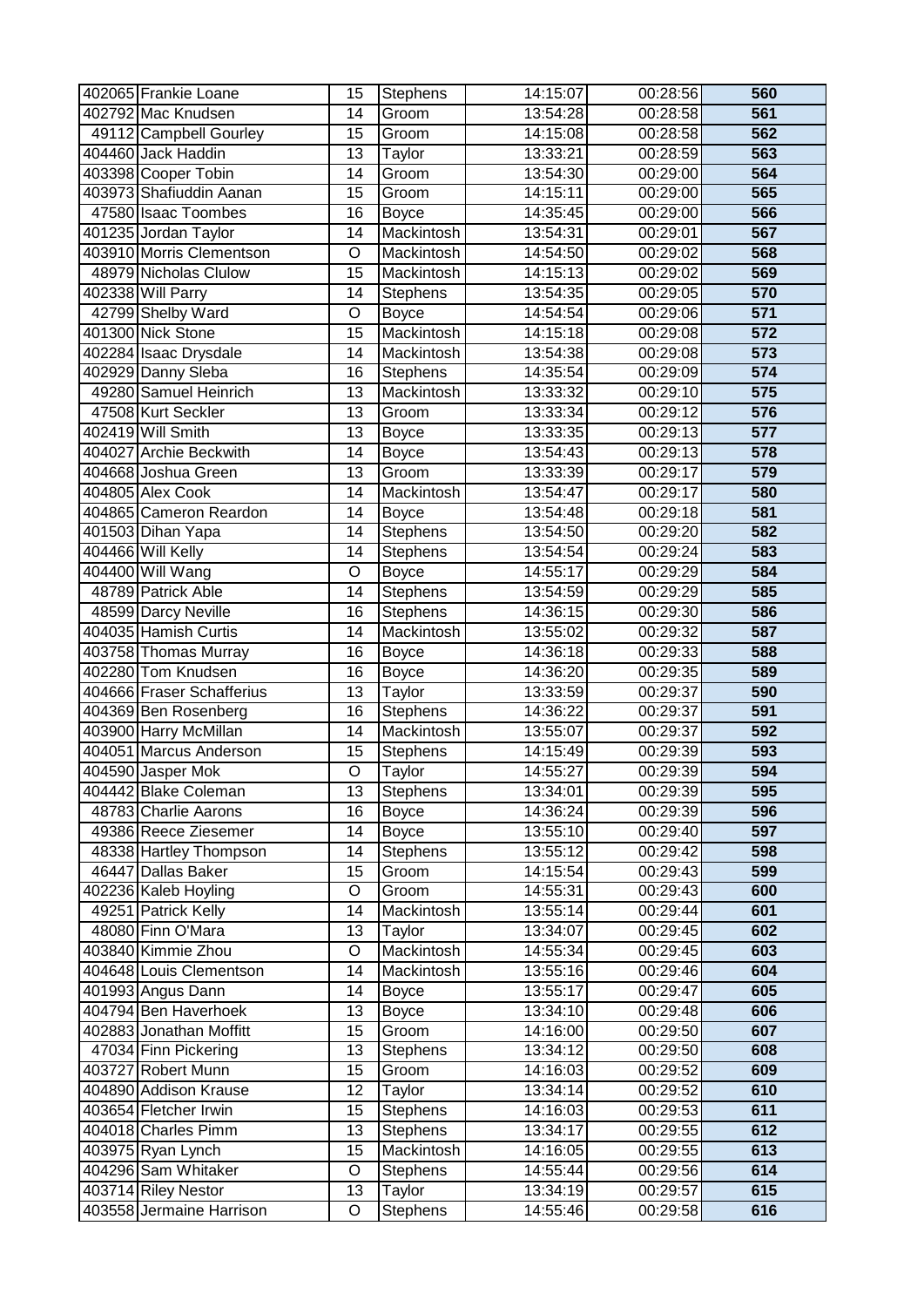| 403472 Thomas Bailey         | 15              | Mackintosh      | 14:16:09 | 00:29:58 | 617 |
|------------------------------|-----------------|-----------------|----------|----------|-----|
| 41686 Hamish Shephard        | O               | Groom           | 14:55:49 | 00:30:01 | 618 |
| 49496 Jock Cameron           | 16              | Mackintosh      | 14:36:47 | 00:30:02 | 619 |
| 404864 Keegan Coventry       | 14              | <b>Stephens</b> | 13:55:32 | 00:30:02 | 620 |
| 404781 Xander Jacobs         | O               | Groom           | 14:55:50 | 00:30:02 | 621 |
| 403962 Aimon Rowe            | 12              | Groom           | 13:34:25 | 00:30:03 | 622 |
| 48046 Lachlan Hawkins        | $\overline{15}$ | Mackintosh      | 14:16:21 | 00:30:10 | 623 |
| 403215 Griffin Palmer        | 13              | <b>Boyce</b>    | 13:34:36 | 00:30:14 | 624 |
| 404089 Harry Bland           | 13              | <b>Stephens</b> | 13:34:39 | 00:30:17 | 625 |
| 403299 Walter Tinkler        | 16              | <b>Boyce</b>    | 14:37:03 | 00:30:18 | 626 |
| 45984 Cameron Apel           | 16              | Taylor          | 14:37:06 | 00:30:22 | 627 |
| 403593 Jack Bornholt         | $\overline{16}$ | Groom           | 14:37:11 | 00:30:26 | 628 |
| 49091 Ned Smith              | 16              | <b>Boyce</b>    | 14:37:12 | 00:30:27 | 629 |
| 401818 Josh Hoepper          | $\overline{15}$ | <b>Stephens</b> | 14:16:39 | 00:30:29 | 630 |
| 403340 William Street        | 16              | <b>Boyce</b>    | 14:37:14 | 00:30:29 | 631 |
| 47738 Lucas Lansbury         | 16              | <b>Boyce</b>    | 14:37:14 | 00:30:29 | 632 |
| 401778 Daniel Wilson         | 13              | Taylor          | 13:34:51 | 00:30:29 | 633 |
| 404449 Steven Osborne        | 16              | Taylor          | 14:37:16 | 00:30:31 | 634 |
| 403769 Hamish Schefe-Fleming | 16              | Taylor          | 14:37:17 | 00:30:32 | 635 |
| 404690 Param Singh           | 13              | Groom           | 13:35:00 | 00:30:38 | 636 |
| 403037 Joe Logan             | $\overline{12}$ | <b>Boyce</b>    | 13:35:02 | 00:30:40 | 637 |
| 402799 Will Tzannes          | 13              | Taylor          | 13:35:04 | 00:30:42 | 638 |
| 404704 Nathan Richter        | $\overline{12}$ | <b>Stephens</b> | 13:35:07 | 00:30:45 | 639 |
| 404596 Mitch Mildren         | O               | Stephens        | 14:56:33 | 00:30:45 | 640 |
| 401699 Lachlan Milton        | O               | Taylor          | 14:56:35 | 00:30:47 | 641 |
| 401289 Alec Gordon           | $\overline{13}$ | Mackintosh      | 13:35:10 | 00:30:48 | 642 |
| 44404 Izaak Schefe           | $\overline{O}$  | <b>Boyce</b>    | 14:56:36 | 00:30:48 | 643 |
| 404662 Henry Sheath          | $\overline{16}$ | Groom           | 14:37:34 | 00:30:49 | 644 |
| 403178 Austin Webster        | 13              | Taylor          | 13:35:12 | 00:30:50 | 645 |
| 46790 Mark Armstrong         | 14              | Taylor          | 13:56:20 | 00:30:50 | 646 |
| 49545 Nicholas O'Sullivan    | 16              | <b>Boyce</b>    | 14:37:37 | 00:30:52 | 647 |
| 403531 Darcy Neal            | 16              | Stephens        | 14:37:38 | 00:30:53 | 648 |
| 48120 Oliver Williams        | 14              | Taylor          | 13:56:24 | 00:30:54 | 649 |
| 49837 MacKenzie Buckley      | 14              | Taylor          | 13:56:25 | 00:30:55 | 650 |
| 404839 Joseph Mayers         | $\overline{16}$ | Groom           | 14:37:42 | 00:30:57 | 651 |
| 403383 Jim Mann              | 16              | <b>Stephens</b> | 14:37:43 | 00:30:58 | 652 |
| 401471 Benjamin Hillman      | 16              | <b>Stephens</b> | 14:37:45 | 00:31:00 | 653 |
| 404473 Jack Meynink          | 14              | Taylor          | 13:56:33 | 00:31:03 | 654 |
| 403081 Liam Pascoe           | 16              | Groom           | 14:37:49 | 00:31:04 | 655 |
| 401338 Harrison Russell      | 14              | Mackintosh      | 13:56:35 | 00:31:05 | 656 |
| 47087 Nicholas Morris        | 16              | Groom           | 14:37:50 | 00:31:05 | 657 |
| 47839 William Flynn          | 16              | Taylor          | 14:37:51 | 00:31:07 | 658 |
| 404506 Liam Hackwood         | 14              | Taylor          | 13:56:37 | 00:31:07 | 659 |
| 404741 Archie Peters         | 13              | Taylor          | 13:35:29 | 00:31:07 | 660 |
| 401826 William Kelly         | 16              | <b>Boyce</b>    | 14:37:53 | 00:31:08 | 661 |
| 404607 Tristen Bayntun       | 15              | Taylor          | 14:17:19 | 00:31:09 | 662 |
| 403119 Dougie Grant          | 16              | Stephens        | 14:37:54 | 00:31:09 | 663 |
| 404730 Alvin Leung           | 13              | Stephens        | 13:35:32 | 00:31:10 | 664 |
| 404147 William Wu            | $\overline{16}$ | Mackintosh      | 14:38:02 | 00:31:17 | 665 |
| 402214 Thomas Hoare          | O               | Taylor          | 14:57:06 | 00:31:18 | 666 |
| 49337 Chace Oates            | 15              | Groom           | 14:17:35 | 00:31:24 | 667 |
| 403756 Alastair Simon        | 15              | Groom           | 14:17:36 | 00:31:26 | 668 |
| 403361 Bradley Schultz       | 12              | Taylor          | 13:35:48 | 00:31:26 | 669 |
| 404223 Brady Forde           | 15              | Groom           | 14:17:38 | 00:31:28 | 670 |
| 402854 Cole Tweedy           | $\overline{15}$ | Taylor          | 14:17:39 | 00:31:28 | 671 |
| 402952 Tumoana Strugnell     | 16              | Groom           | 14:38:14 | 00:31:29 | 672 |
| 45065 Luke Williams          | 15              | Stephens        | 14:17:40 | 00:31:30 | 673 |
|                              |                 |                 |          |          |     |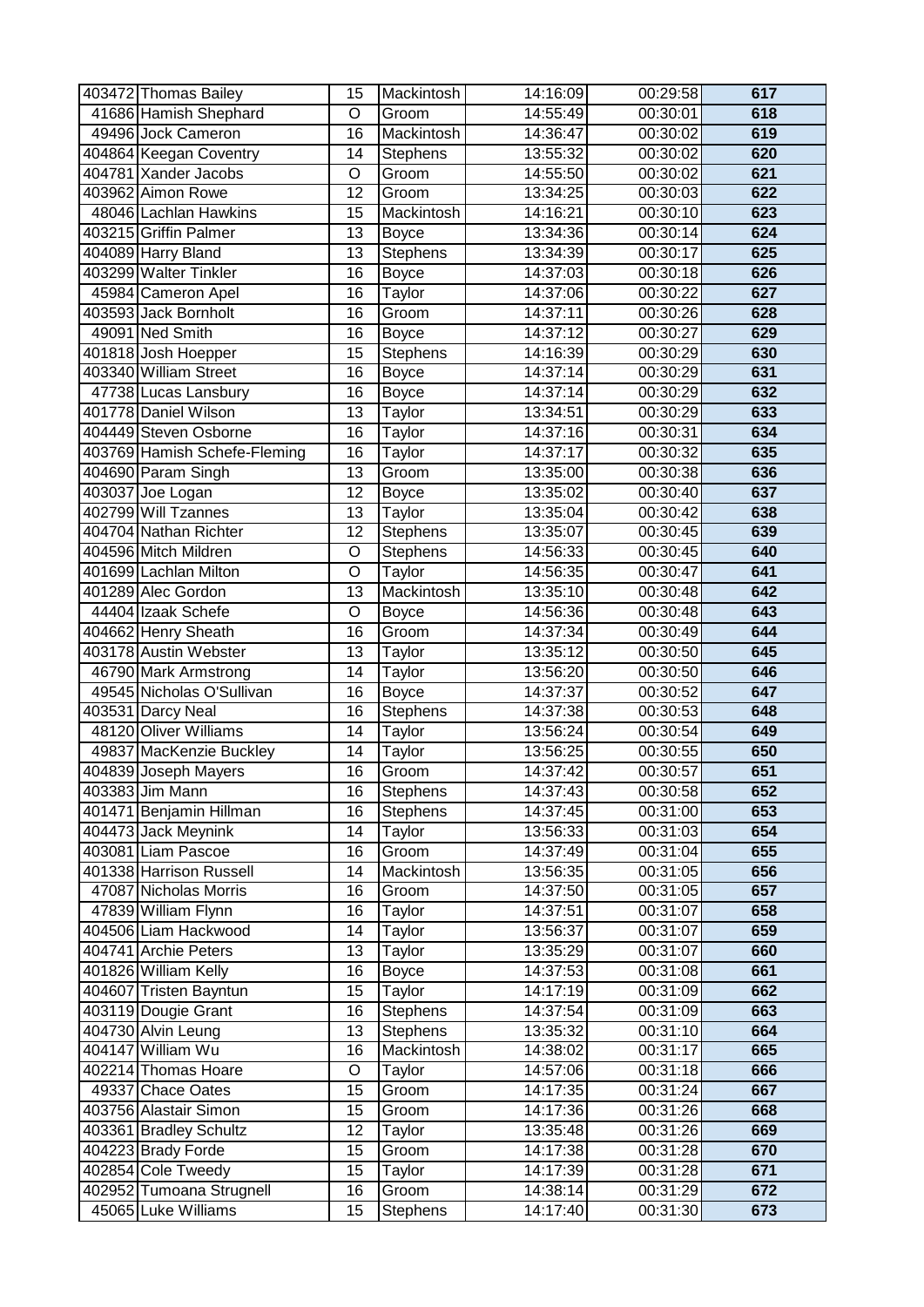| 403853 Will McDonald                             | 15                    | Groom                | 14:17:41             | 00:31:31             | 674                     |
|--------------------------------------------------|-----------------------|----------------------|----------------------|----------------------|-------------------------|
| 403112 Patrick Nolan                             | 15                    | Mackintosh           | 14:17:44             | 00:31:34             | 675                     |
| 403077 Timothy Hillman                           | 14                    | Stephens             | 13:57:10             | 00:31:40             | 676                     |
| 403220 Braith Campbell                           | 16                    | Groom                | 14:38:27             | 00:31:42             | 677                     |
| 402544 Callum Walters                            | $\overline{16}$       | Taylor               | 14:38:28             | 00:31:43             | 678                     |
| 403940 Sam Fenwick                               | O                     | Groom                | 14:57:32             | 00:31:43             | 679                     |
| 402756 Jack Coulter                              | $\overline{\rm o}$    | <b>Boyce</b>         | 14:57:33             | 00:31:45             | 680                     |
| 402554 Thomas Smith                              | O                     | Mackintosh           | 14:57:34             | 00:31:46             | 681                     |
| 402898 Joven Raguse                              | O                     | <b>Boyce</b>         | 14:57:35             | 00:31:47             | 682                     |
| 402559 Ethan Hall                                | O                     | <b>Boyce</b>         | 14:57:38             | 00:31:50             | 683                     |
| 401920 Alex Collins                              | 14                    | Groom                | 13:57:24             | 00:31:54             | 684                     |
| 401728 Joshua Brown                              | $\overline{O}$        | <b>Stephens</b>      | 14:57:46             | 00:31:58             | 685                     |
| 403944 Kurtis Goodger                            | $\overline{15}$       | Groom                | 14:18:16             | 00:32:05             | 686                     |
| 403083 Wil Cook                                  | $\overline{15}$       | <b>Boyce</b>         | 14:18:20             | 00:32:10             | 687                     |
| 401587 Rowan Ahern                               | $\overline{16}$       | Mackintosh           | 14:38:55             | 00:32:10             | 688                     |
| 402304 Ruben Fitton                              | 16                    | Taylor               | 14:38:57             | 00:32:12             | 689                     |
| 404180 Archie Onley                              | 13                    | Groom                | 13:36:42             | 00:32:20             | 690                     |
| 401817 Zach Freer                                | 13                    | Groom                | 13:36:43             | 00:32:21             | 691                     |
| 404004 Brodie Neal                               | 14                    | Stephens             | 13:58:09             | 00:32:39             | 692                     |
| 402587 Frank Reardon                             | 14                    | Stephens             | 13:58:11             | 00:32:41             | 693                     |
| 402444 Ashton Reedy                              | $\overline{12}$       | Mackintosh           | 13:37:04             | 00:32:42             | 694                     |
| 401741 Angus McKinlay                            | O                     | Groom                | 14:58:30             | 00:32:42             | 695                     |
| 403066 Tobby Evans                               | O                     | Taylor               | 14:58:32             | 00:32:43             | 696                     |
| 46573 Charlie Mitchell                           | 15                    | Taylor               | 14:18:55             | 00:32:45             | 697                     |
| 404660 Will Luscombe                             | 13                    | Groom                | 13:37:07             | 00:32:45             | 698                     |
| 401771 Jed Statham                               | $\overline{O}$        | Taylor               | 14:58:33             | 00:32:45             | 699                     |
| 47268 George Smolenski                           | $\overline{15}$       | Taylor               | 14:18:56             | 00:32:46             | 700                     |
| 404240 James Fitzgerald                          | $\overline{14}$       | Groom                | 13:58:16             | 00:32:46             | 701                     |
| 404249 Ned Sullivan                              | 13                    | <b>Boyce</b>         | 13:37:09             | 00:32:47             | 702                     |
| 49752 Oscar Innes                                | $\overline{15}$       | Taylor               | 14:18:57             | 00:32:47             | 703                     |
| 401972 Angus Creighton                           | $\overline{15}$       | Mackintosh           | 14:18:59             | 00:32:48             | 704                     |
| 403986 Flynn Kirkby                              | 14                    | Mackintosh           | 13:58:19             | 00:32:49             | 705                     |
| 402458 Nethul Manamperi                          | 12                    | <b>Boyce</b>         | 13:37:11             | 00:32:49             | 706                     |
| 403751 Cormac Murphy                             | 14                    | Groom                | 13:58:19             | 00:32:49             | 707                     |
| 402415 Declan Goldman                            | $\overline{15}$       | <b>Boyce</b>         | 14:19:00             | 00:32:50             | 708                     |
| 401994 Louis Whittaker                           | 12                    | Taylor               | 13:37:13             | 00:32:51             | 709                     |
| 402827 Bryn Cunningham                           | 14                    | Mackintosh           | 13:58:21             | 00:32:51             | 710                     |
| 46118 Zander Gentry                              | 15                    | <b>Boyce</b>         | 14:19:02             | 00:32:52             | 711                     |
| 47270 Fred Smolenski                             | O                     | Taylor               | 14:58:40             | 00:32:52             | $\overline{712}$        |
| 403411 Dylan Owen                                | 14                    | Mackintosh           | 13:58:23             | 00:32:53             | 713                     |
| 403764 Ned Acton                                 | 15                    | Taylor               | 14:19:05             | 00:32:54             | $\overline{714}$        |
| 402660 Harry Apel                                | 15                    | Mackintosh           | 14:19:05             | 00:32:55             | 715                     |
| 404069 Charlie Tomlinson                         | 15                    | <b>Boyce</b>         | 14:19:06             | 00:32:56             | 716                     |
| 401508 Hugo Searle<br>404477 Horace Hui          | 14<br>O               | Groom                | 13:58:27<br>14:58:47 | 00:32:57<br>00:32:59 | 717<br>718              |
|                                                  |                       | Taylor               |                      |                      | 719                     |
| 41762 Seb Saint<br>403920 Charc Franey           | O<br>$\overline{12}$  | Taylor<br>Mackintosh | 14:58:49<br>13:37:44 | 00:33:01<br>00:33:22 | 720                     |
|                                                  |                       |                      |                      |                      |                         |
| 404262 Lachlan Muggleton<br>404711 Sam Silvester | 14<br>$\overline{13}$ | Stephens<br>Groom    | 13:58:57<br>13:37:51 | 00:33:27<br>00:33:29 | 721<br>$\overline{722}$ |
| 403544 Ryan Allan                                | 12                    | Taylor               | 13:38:07             | 00:33:45             | $\overline{723}$        |
| 404905 Cooper Weatherall                         | 15                    | Groom                | 14:20:05             | 00:33:54             | 724                     |
| 403012 Leander Yotnda                            | O                     | Groom                | 14:59:45             | 00:33:57             | 725                     |
| 45793 George Durkin                              | O                     | Taylor               | 14:59:47             | 00:33:58             | 726                     |
| 46500 Eddie Wiedman                              | O                     | <b>Boyce</b>         | 14:59:48             | 00:34:00             | 727                     |
| 401288 Leo Gordon                                | $\overline{15}$       | Mackintosh           | 14:20:11             | 00:34:00             | 728                     |
| 401227 Harry Barker                              | O                     | Groom                | 14:59:49             | 00:34:01             | 729                     |
| 48197 Hamish Johnstone                           | 13                    | Stephens             | 13:38:27             | 00:34:05             | 730                     |